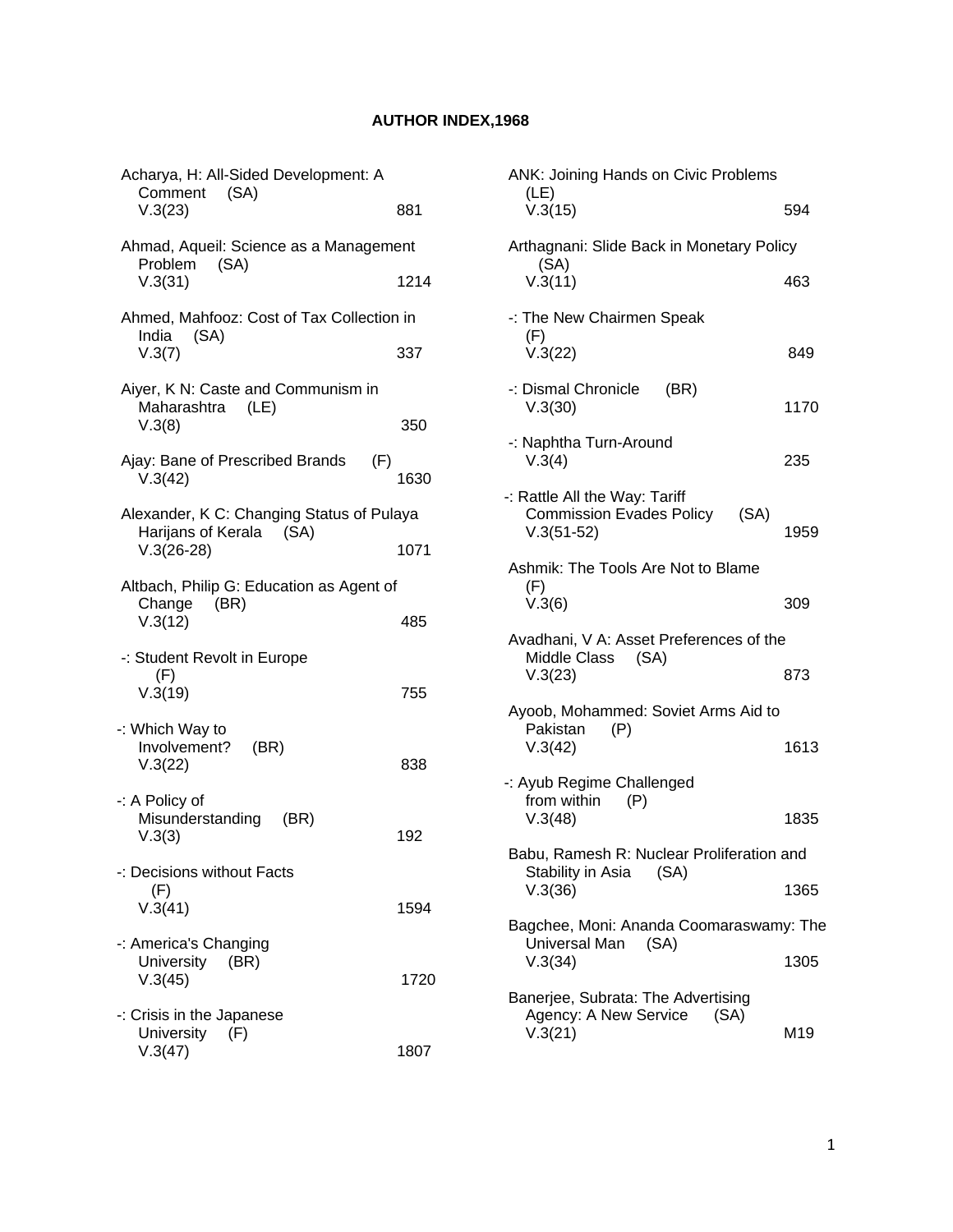| Basu, Sajal and Sankar Ray: Impact of<br>Intra-Uterine Contraceptive Devices:<br>West Bengal: An Evaluation<br>(SA)<br>V.3(23)<br>Batliwala, M R: Purchase of a Running | 879  |
|-------------------------------------------------------------------------------------------------------------------------------------------------------------------------|------|
| Concern: Use of DCF for Valuation<br>(SA)<br>V.3(35)                                                                                                                    | M43  |
| Baviskar, B S: Co-operatives and Politics<br>(SA)                                                                                                                       |      |
| V.3(12)                                                                                                                                                                 | 490  |
| Bhaduri, Amit: Rate of Investment in a<br>Labour Surplus Economy: Problem of<br>Choice of Techniques<br>(SA)                                                            |      |
| $V.3(1-2)$                                                                                                                                                              | 41   |
| Bhagwati, Jagdish N: Consensus against IMF                                                                                                                              |      |
| Regime (P)<br>$V.3(51-52)$                                                                                                                                              | 1936 |
| Bhambhri, C P: Ideology and Political<br>Parties in India (SA)<br>V.3(16)                                                                                               | 643  |
| Bhargava, G S: A Non-Policy on<br>Non-Proliferation<br>(P)<br>V.3(12)                                                                                                   | 482  |
| -: Soviet Arms and Assurances<br>(P)<br>V.3(29)                                                                                                                         | 1129 |
| Bhatia, Ramesh K: See Desai, Ashok V<br>V.3(48)                                                                                                                         | 1841 |
| Bhatt, V V: Agriculture in the Fourth Plan:                                                                                                                             |      |
| Feasible Growth Rate<br>(SA)<br>V.3(43)                                                                                                                                 | A5   |
| Bhattacharjee, Jayabrata: Mass<br>Participation in Politics: A<br>Socio-Economic Interpretation<br>(SA)<br>$V.3(1-2)$                                                   | 147  |
| Bhattacharyya, Birendra Kumar: Social<br>Change among the Garos<br>(BR)<br>V.3(33)                                                                                      | 1271 |
| Bhattacharyya, S K: Performance of Public<br>Undertakings: A Framework for Appraisal                                                                                    |      |
| (SA)<br>V.3(21)                                                                                                                                                         | M25  |

| -: Profit Reporting by<br><b>Diversified Companies</b><br>(SA)<br>V.3(48)                                                   | M82  |
|-----------------------------------------------------------------------------------------------------------------------------|------|
| Bhattacherjee, Sib Nath: Finances of<br>Panchayats in North Bengal<br>(F)<br>V.3(45)                                        | 1734 |
| Bhutani, V C: Sources of Pakistan's<br>Identity<br>(BR)<br>V.3(38)                                                          | 1433 |
| Chandidas, R: Electoral Adjudication in<br>India<br>(SA)<br>V.3(24)                                                         | 901  |
| -: Fourth General Election in<br>Madhya Pradesh: A Reply<br>(SA)<br>V.3(33)                                                 | 1283 |
| -: Quick, but Not Accurate<br>Enough<br>(BR)<br>V.3(37)                                                                     | 1401 |
| Chandidas, R: Changing Geography of<br>Representation: Parliamentary<br>Constituencies from 1951 to 1966<br>(SA)<br>V.3(41) | 1581 |
| -: Pitfalls of Electoral<br>Analyses (BR)<br>$V.3(51-52)$                                                                   | 1937 |
| Chandra, Sudhir: The Partition in<br>Perspective (BR)<br>V.3(22)                                                            | 837  |
| -: Springs of Nationalism:<br>Caste and Class (BR)<br>V.3(36)                                                               | 1363 |
| Chandrasekhar, S: Inter-State Disparities<br>of Tax Incidence in India<br>(SA)<br>V.3(22)                                   | 845  |
| -: Tax Element in Urban and<br>Rural Expenditures (SA)<br>V.3(45)                                                           | 1733 |
| Chatterjee, G S: See Mukherjee, M<br>V.3(36)                                                                                | 1373 |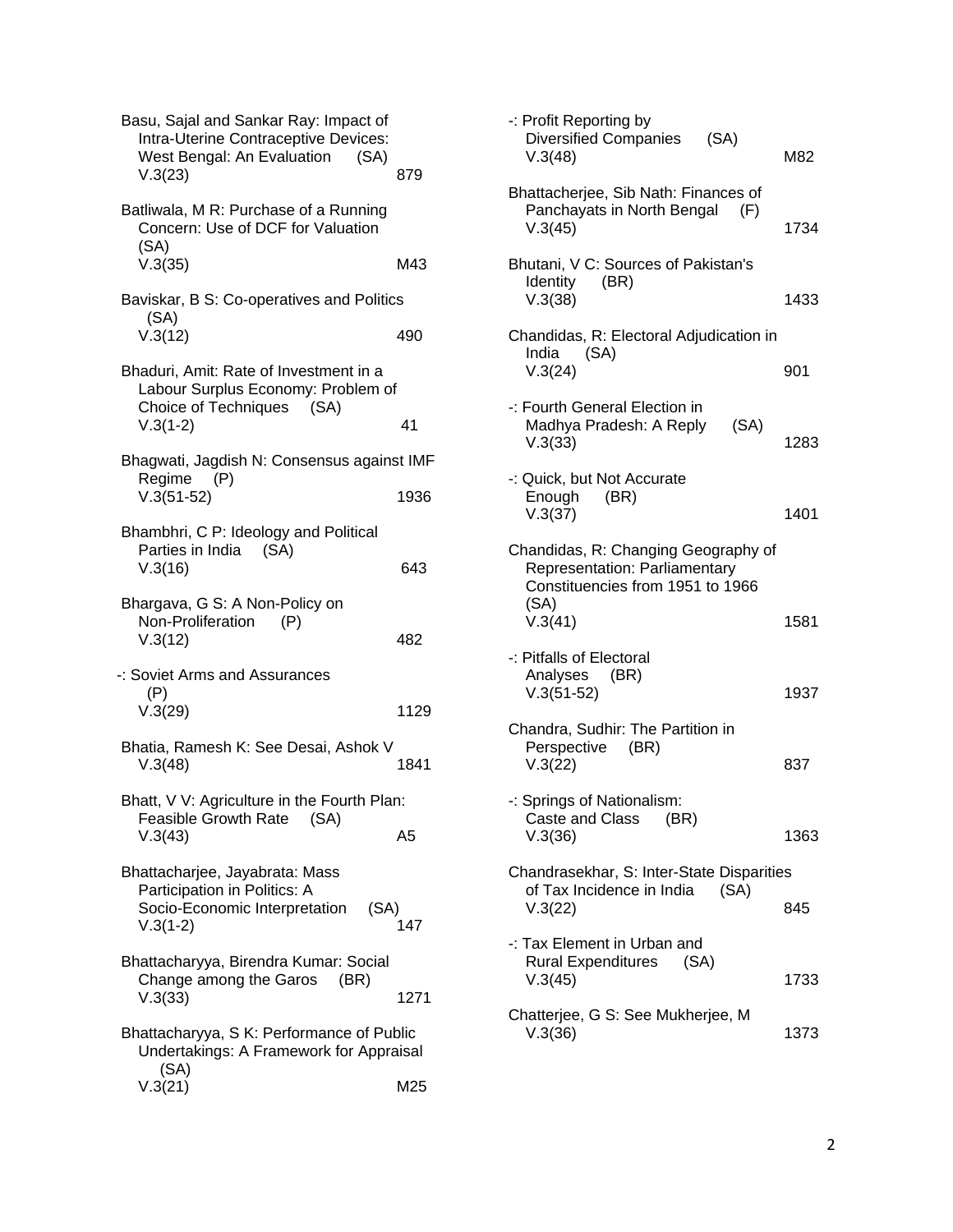| Chatterjee, Pareshnath: Agricultural<br>Income-Tax: Some Relevant Issues<br>(SA)                        |      |
|---------------------------------------------------------------------------------------------------------|------|
| V.3(29)                                                                                                 | 1139 |
| Chaudhuri, D P and G R Saini: Use of<br>Improved Farm Implements: A Study of<br>the Olpad Thresher (SA) |      |
| V.3(17)                                                                                                 | 677  |
| Chauhan, Brij Raj : Modern Styles, Ancient<br>Themes: Sociologists Confer<br>(SA)<br>V.3(42)            | 1629 |
| Chauhan, I S: Social Cleavages in Trade<br>Relationships: A Study of Indians in<br>Fiji (SA)            |      |
| $V.3(1-2)$                                                                                              | 135  |
| Chitnis, Suma: A 'Sociology for India'<br>(BR)                                                          |      |
| V.3(47)                                                                                                 | 1793 |
| Chowdhury, P N: Programming of Research                                                                 |      |
| and Development (SA)<br>$V.3(26-28)$                                                                    | 1031 |
| -: Planning of Scientific<br>Research and Development: An Outline<br>(SA)                               |      |
| V.3(45)                                                                                                 | 1721 |
|                                                                                                         |      |
| Cummings, Ralph W; Robert W Herdt and S K<br>Ray: New Agricultural Strategy<br>Revisited                |      |
| (SA)<br>V.3(43)                                                                                         | A15  |
| Dabre, C M: Pakistan's Identity<br>(LE)<br>$V.3(51-52)$                                                 | 1932 |
| Dandekar, V M: Agricultural Price Policy: A                                                             |      |
| Critique of Dantwala (SA)<br>V.3(11)                                                                    | 454  |
| Dantwala, M L: Agricultural Price Policy:                                                               |      |
| (SA)<br>Reply<br>V.3(11)                                                                                | 459  |
| Das Gupta, A K: Gandhi on Social Conflict                                                               |      |
| (SA)<br>V.3(49)                                                                                         | 1876 |
| Das Gupta, Biplab: Pricing of Oil Products:<br>Its Economic Consequences (SA)                           |      |

| -: Cost of Gas Production:<br>A Comment (SA)<br>V.3(50)                                                             | 1913 |
|---------------------------------------------------------------------------------------------------------------------|------|
| -: See Morris-Jones, W H:<br>$V.3(1-2)$                                                                             | 178  |
| Dasgupta, Partha S: Unemployment and<br>Optimum Growth (SA)<br>V.3(38)                                              | 1437 |
| Datt, Ruddar: Hindi as Link Language: A<br>Comment<br>(SA)<br>V.3(38)                                               | 1445 |
| Dayal, Ishwar: Organisational Planning:<br>Some Comments (SA)<br>V.3(35)                                            | M47  |
| Desai, Ashok V: Who Keeps His Money in the<br>Bank?<br>(SA)<br>V.3(3)                                               | 197  |
| Desai, Ashok V and Ramesh K Bhatia:<br>Fertilisers and Hydrocarbons:<br>Projections Upto 1980 (SA)<br>V.3(48)       | 1841 |
| Deshpande, G P: Is China Losing Friends<br>Willfully?<br>(C)<br>$V.3(1-2)$                                          | 37   |
| -: Cultural Revolution and<br>China's Foreign Policy<br>(C)<br>$V.3(26-28)$                                         | 989  |
| Deshpande, S H: All-Sided Approach to Rural<br>Development: How Valid Is It?<br>(SA)<br>V.3(16)                     | 638  |
| -: Mansions, Old and New<br>(BR)<br>V.3(25)                                                                         | 929  |
| Deshpande, S H and V M Rao: Agricultural<br>Price Policy<br>(LE)<br>V.3(33)                                         | 1263 |
| -: All-Sided Development<br>(LE)<br>V.3(35)                                                                         | 1327 |
| Dhanagare, D N: Violence in the Fourth<br>General Elections: A Study in Political<br>(SA)<br>Confiict<br>$V.3(1-2)$ | 151  |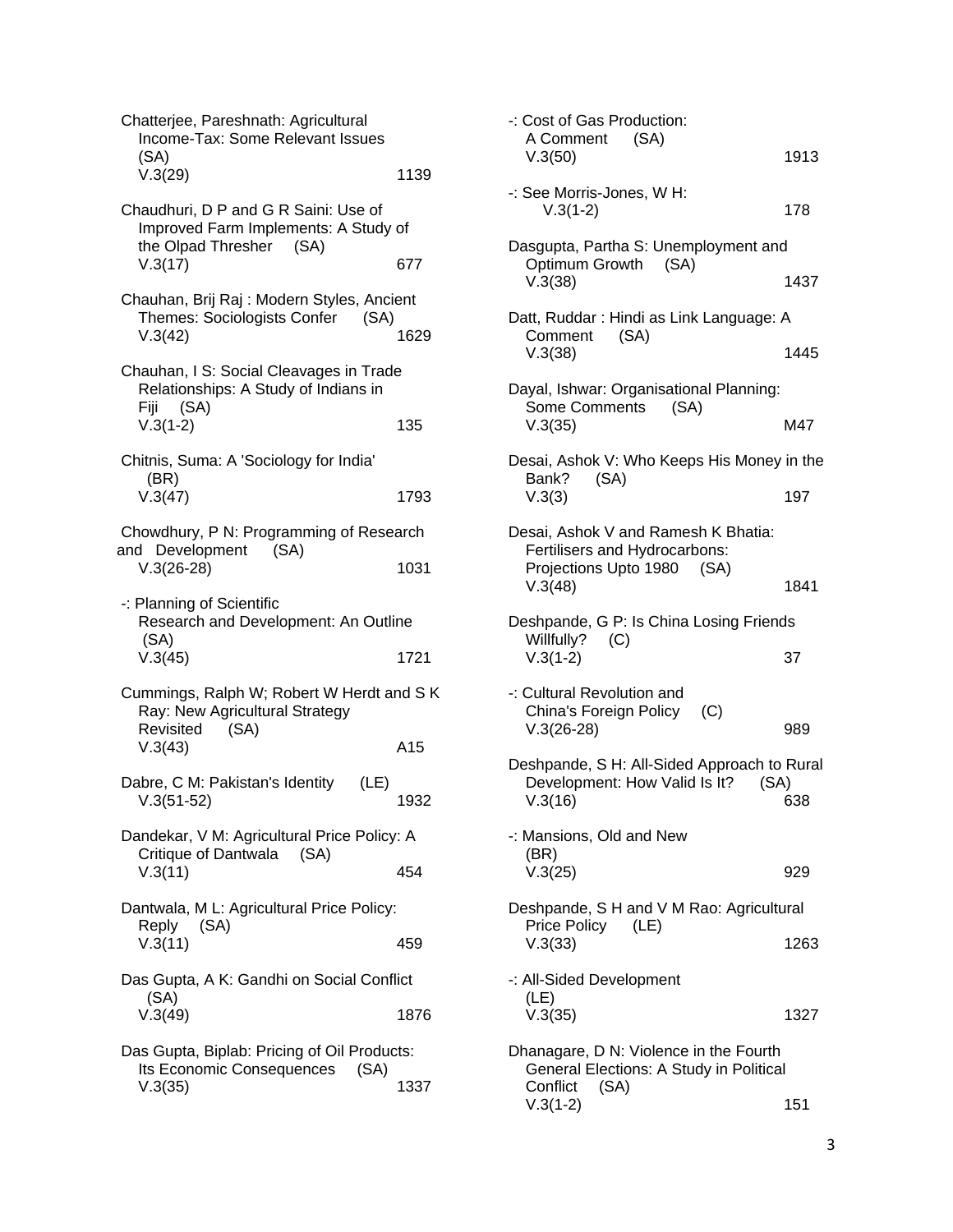| Dhanagare, D N: Political Elite and Caste<br><b>Association: A Comment</b>                                  |      |
|-------------------------------------------------------------------------------------------------------------|------|
| (SA)<br>V.3(48)                                                                                             | 1852 |
| Dhawan, B D: Throb of Inaction<br>(LE)<br>V.3(14)                                                           | 554  |
| -: Cost of Tax Collection in<br>India: A Comment<br>(SA)<br>V.3(16)                                         | 646  |
| -: Comparative Advantage of UP in<br>Sugarcane<br>(SA)<br>V.3(44)                                           | 1697 |
| -: Criss - Cross on Irrigation<br>(BR)<br>V.3(6)                                                            | 291  |
| Dhekney, B R and V S Vardf: D G Karve                                                                       |      |
| Memorial (LE)<br>V.3(14)                                                                                    | 555  |
| Divatia, V V and P K Pani: Variations in<br>Cereal Prices, 1951-52 to 1966-67: An<br>Explanatory Model (SA) |      |
| $V.3(26-28)$                                                                                                | 1013 |
|                                                                                                             |      |
| Doshi, S L and D S Purohit: Social Aspects<br>of Language: Rajasthan's Multilingual                         |      |
| (SA)<br>Situation<br>V.3(38)                                                                                | 1441 |
| DS: Bank Deposits: Creation and Leakages:                                                                   |      |
| Comment (SA)<br>V.3(5)                                                                                      | 270  |
| Dube, P N: Plan Formulation at Grass-Roots                                                                  |      |
| (F)<br>V.3(16)                                                                                              | 645  |
| -: Parties Necessary for Panchayati                                                                         |      |
| Raj (F)<br>V.3(25)                                                                                          | 947  |
| -: Plan Evaluation (F)<br>V.3(7)                                                                            | 340  |
| Dubey, Rishi Mani: See Srivastava, Suresh                                                                   |      |
| Chandra<br>V.3(12)                                                                                          | 496  |
| Dubhashi, P R: A System or a Sector?<br>(F)                                                                 |      |

| Dutt, Dev: See Takulia, H S<br>V.3(23)                                                | 877  |
|---------------------------------------------------------------------------------------|------|
| Dutta, Ratna: Values and Economic<br>Development (SA)<br>$V.3(1-2)$                   | 109  |
| -: Electoral Competition<br>(BR)<br>V.3(30)                                           | 1169 |
| Dwarakinath, R: See Naik, K C<br>V.3(43)                                              | A29  |
| Dwivedi, D N: Incidence of Land Revenue in<br>Uttar Pradesh (SA)<br>V.3(23)           | 871  |
| -: Taxable Capacity of<br>Agricultural Sector: An Estimate<br>(SA)<br>V.3(50)         | 1910 |
| Ekalavya: Consistency as Virtue<br>(BR)<br>V.3(20)                                    | 778  |
| -: Arithmetic of HYVP<br>(P)<br>V.3(33)                                               | 1264 |
| -: Decline and Fall of Editors<br>(P)<br>V.3(34)                                      | 1294 |
| Ekalavya: See Radhakrishnan, P N<br>V.3(46)                                           | 1769 |
| Filmgoer: Film Drama<br>(LE)<br>V.3(11)                                               | 446  |
| Flibbertigibbet: Seven Days That Didn't<br><b>Shake Calcutta</b><br>(C)<br>$V.3(1-2)$ | 25   |
| -: Come November: Or Don't<br>(C)<br>V.3(24)                                          | 896  |
| Flux: Spasms of Decontrol<br>(LE)<br>V.3(40)                                          | 1508 |
| Forrester, Duncan B: Electoral Politics and<br>Social Change (SA)<br>$V.3(26-28)$     | 1075 |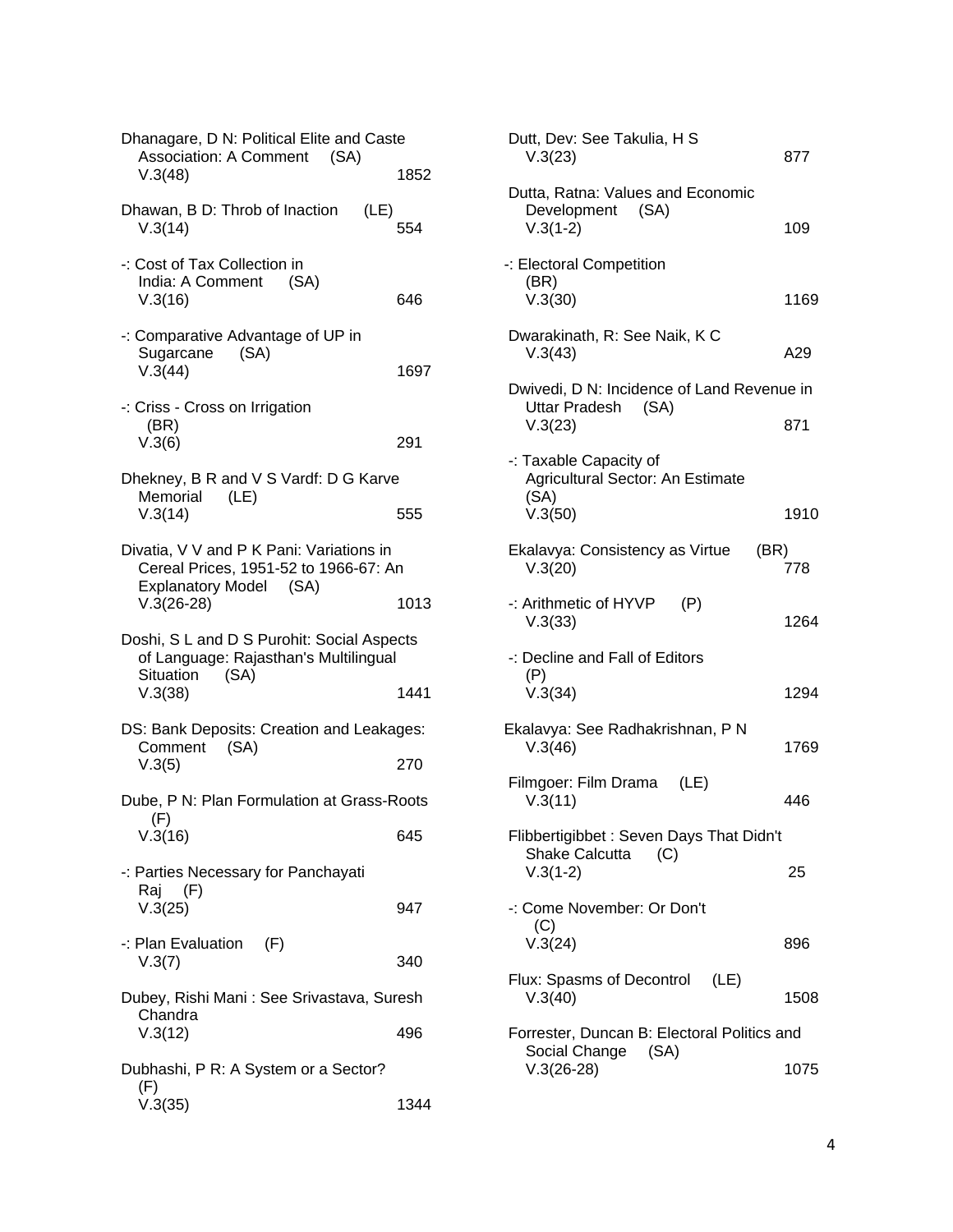| Gandhi, J S: The Released Soldiers: A<br><b>Study of Their Predicament</b><br>(SA)<br>V.3(41)                                                | 1577 |
|----------------------------------------------------------------------------------------------------------------------------------------------|------|
| Ganguli, Mohanlal and Salil Kumar Sanyal:<br>Compensation for Loss of Real Income:<br><b>Graded Rates Based on Income Elasticity</b><br>(SA) |      |
| V.3(21)                                                                                                                                      | 811  |
| Garg, M L: US Commercial Policy: Effect on<br><b>Trade of Developing Countries</b><br>(SA)<br>V.3(13)                                        | 523  |
| George, T J S: Kerala: Act Two<br>(SA)<br>V.3(29)                                                                                            | 1143 |
| -: Gilt-Edged Communism<br>(C)<br>V.3(40)                                                                                                    | 1512 |
| -: Oh, What a Lovely War!<br>(C)<br>V.3(46)                                                                                                  | 1752 |
| -: Retreat from Trusteeship<br>(LE)<br>V.3(47)                                                                                               | 1785 |
| Ghosal, S N; K K Karmarkar and B K<br>Goswami: The New Crop Loan System: Its<br>Procedure and Operation in West Bengal<br>(SA)               |      |
| $V.3(26-28)$                                                                                                                                 | 1055 |
| Ghose, Aurobindo: Interaction of Private<br>and Public Sector: Case of Petroleum<br>and Coal<br>(SA)                                         |      |
| V.3(4)                                                                                                                                       | 229  |
| Ghosh, Arun: Consumption and Savings:                                                                                                        |      |
| Implications for Fourth Plan<br>(SA)<br>V.3(42)                                                                                              | 1617 |
| Ghosh, M G: See Sengupta, S<br>V.3(43)                                                                                                       | A26  |
| Ghuge, V B: Public Debt Management and<br>Monetary Policy Myth of Conflict<br>(SA)                                                           |      |
| V.3(5)                                                                                                                                       | 266  |
| Gopal Krishna: Rammanohar Lohia: An<br>Appreciation<br>(SA)                                                                                  |      |
| $V.3(26-28)$                                                                                                                                 | 1105 |

| 7      | Gopal Krishna, C G: Ranking of Cities<br><b>According to Costliness</b><br>(SA)<br>V.3(48)                          | 1850 |
|--------|---------------------------------------------------------------------------------------------------------------------|------|
|        | Goswami, B K: See Ghosal, S N<br>$V.3(26-28)$                                                                       | 1055 |
| V      | Goswami, P C and P D Saikia: Where<br><b>Procurement Fails</b><br>(LE)<br>V.3(16)                                   | 631  |
| ١<br>š | Goswami, P C and P D Saikia: Disposal of<br>Paddy by Surplus Growers: A Study in<br>Assam<br>(SA)                   |      |
| 13     | V.3(24)<br>Gough, Kathleen: New Proposals for                                                                       | 911  |
| 12     | Anthropologists: A Reply (SA)<br>V.3(29)                                                                            | 1147 |
| 52     | Gould, Harold A: New Proposals for<br>Anthropologists: A Comment<br>(SA)<br>V.3(17)                                 | 682  |
| 35     | Greene, J J: Balance of Naval Arms<br>(LE)<br>V.3(20)                                                               | 771  |
| I      | Gulati, I S and V N Kothari: Taxation of<br>Agriculture: Some Basic Issues<br>(SA)<br>$V.3(26-28)$                  | 1063 |
| 55     | Gulati, I S: Competitiveness of India's Tea<br><b>Exports</b><br>(SA)<br>V.3(7)                                     | 325  |
|        | Gulati, Leela: Beaf Eating and Cow<br>Slaughter<br>(LE)<br>V.3(38)                                                  | 1427 |
| 17     | Gupta, Ajoy: Forging New Links<br>(F)<br>V.3(23)                                                                    | 882  |
| ΰ      | Gupta, Amit K and Navneeth: Changing<br>Balance in Rajasthan Politics: Voting<br>Pattern in 1967<br>(SA)<br>V.3(39) | 1477 |
|        | Gupta, Anirudha: Assessing the Reality in<br>Africa: An Indian Point of View<br>(SA)                                |      |
|        | V.3(18)                                                                                                             | 703  |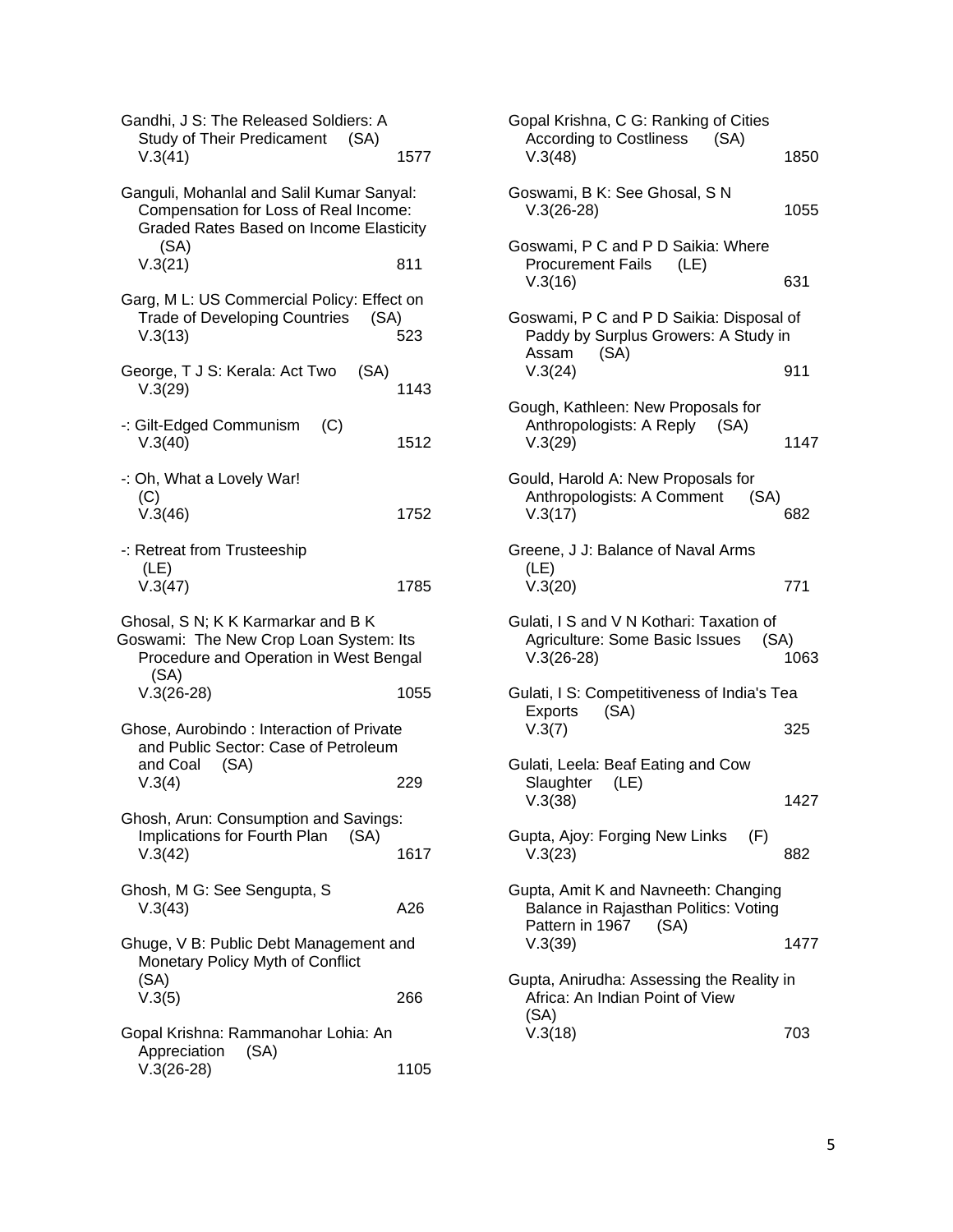| Gupta, Anirudha: Assessing the Reality in<br>Africa. II: An Indian Point of View                                 |              |
|------------------------------------------------------------------------------------------------------------------|--------------|
| (SA)<br>V.3(19)                                                                                                  | 751          |
| Gursahani, S H: Research at Lever<br>V.3(29)                                                                     | (LE)<br>1128 |
| Hardgrave, Robert L Jr: Caste: Fission and<br>Fusion (SA)                                                        |              |
| $V.3(26-28)$                                                                                                     | 1065         |
| Hartmann, Horst: Changing Political<br>Behaviour in Kerala<br>(SA)<br>$V.3(1-2)$                                 | 163          |
| Herdt, Robert W: See Cummings, Ralph W                                                                           |              |
| V.3(43)                                                                                                          | A15          |
| Hone, Angus: Economics of Improving<br><b>Technical Education</b><br>(SA)                                        |              |
| $V.3(1-2)$                                                                                                       | 119          |
| -: Unemployed Engineers<br>(F)<br>V.3(15)                                                                        | 616          |
| -: High Absenteeism and High<br>Commitment (SA)<br>V.3(21)                                                       | M31          |
| -: Tangled Wires of State<br><b>Electricity Boards</b><br>(F)<br>V.3(29)                                         | 1151         |
| -: What Kind of Manpower<br>Planning?<br>(F)                                                                     |              |
| V.3(30)                                                                                                          | 1187         |
| -: For Teachers Only (RA)<br>V.3(48)                                                                             | M67          |
| Iyengar, Sreenivasa N and Venkateswara H<br>Rao: Theory of Additive Preferences:<br>Statistical Implications for |              |
| <b>Consumption Projections</b><br>(SA)<br>$V.3(26-28)$                                                           | 1003         |
| Jain, S C and ajvir Singh: Consumer<br>Preference in Wheat<br>(F)                                                |              |
| V.3(38)                                                                                                          | 1446         |
| Jain, S C and Rajvir Singh: Storage Losses<br>of Foodgrains: A Case Study in UP<br>(SA)                          |              |
| V.3(42)                                                                                                          | 1627         |

| Jain, S P: Religion and Social<br>Differentiation: A Town in Uttar<br>Pradesh<br>(SA)                                |      |
|----------------------------------------------------------------------------------------------------------------------|------|
| V.3(3)                                                                                                               | 201  |
| Janarthanam, C M: Procurement without<br>Tears: A Rice Levy Scheme for Tamil Nad<br>(SA)                             |      |
| V.3(44)                                                                                                              | 1685 |
| Jankar: Why Continue NSS Crop Surveys?<br>(SA)                                                                       |      |
| V.3(47)                                                                                                              | 1802 |
| Jayaraman, R: Economic Development and<br>Social Change<br>(BR)                                                      |      |
| V.3(14)                                                                                                              | 561  |
| Jayashekar: Contrasting Patterns of<br>Economic Development: Soviet Union and<br>(SA)<br>China                       |      |
| V.3(42)                                                                                                              | 1623 |
| Jha, Sashishekhar: Tribal Leadership in                                                                              |      |
| (SA)<br>Bihar<br>V.3(15)                                                                                             | 603  |
| John, V V: The Politics of Instability<br>(SA)                                                                       |      |
| V.3(3)                                                                                                               | 193  |
| Joseph, Pushpam: Application of the Linear<br>Expenditure System to NSS Data: Some<br><b>Further Results</b><br>(SA) |      |
| V.3(15)                                                                                                              | 609  |
| Joseph, Sara: Thought of Mao<br>(BR)<br>V.3(16)                                                                      | 637  |
| -: Industrialisation and<br>Violence<br>(BR)                                                                         |      |
| V.3(3)                                                                                                               | 191  |
| Kakatkar, Bhaskar G: You Be the Judge                                                                                |      |
| (LE)<br>$V.3(51-52)$                                                                                                 | 1930 |
| Kale, D C: Struggle for Survival in the<br>South<br>(F)                                                              |      |
| V.3(14)                                                                                                              | 584  |
| -: Transmission of Technology<br>(LE)                                                                                |      |
| V.3(16)                                                                                                              | 631  |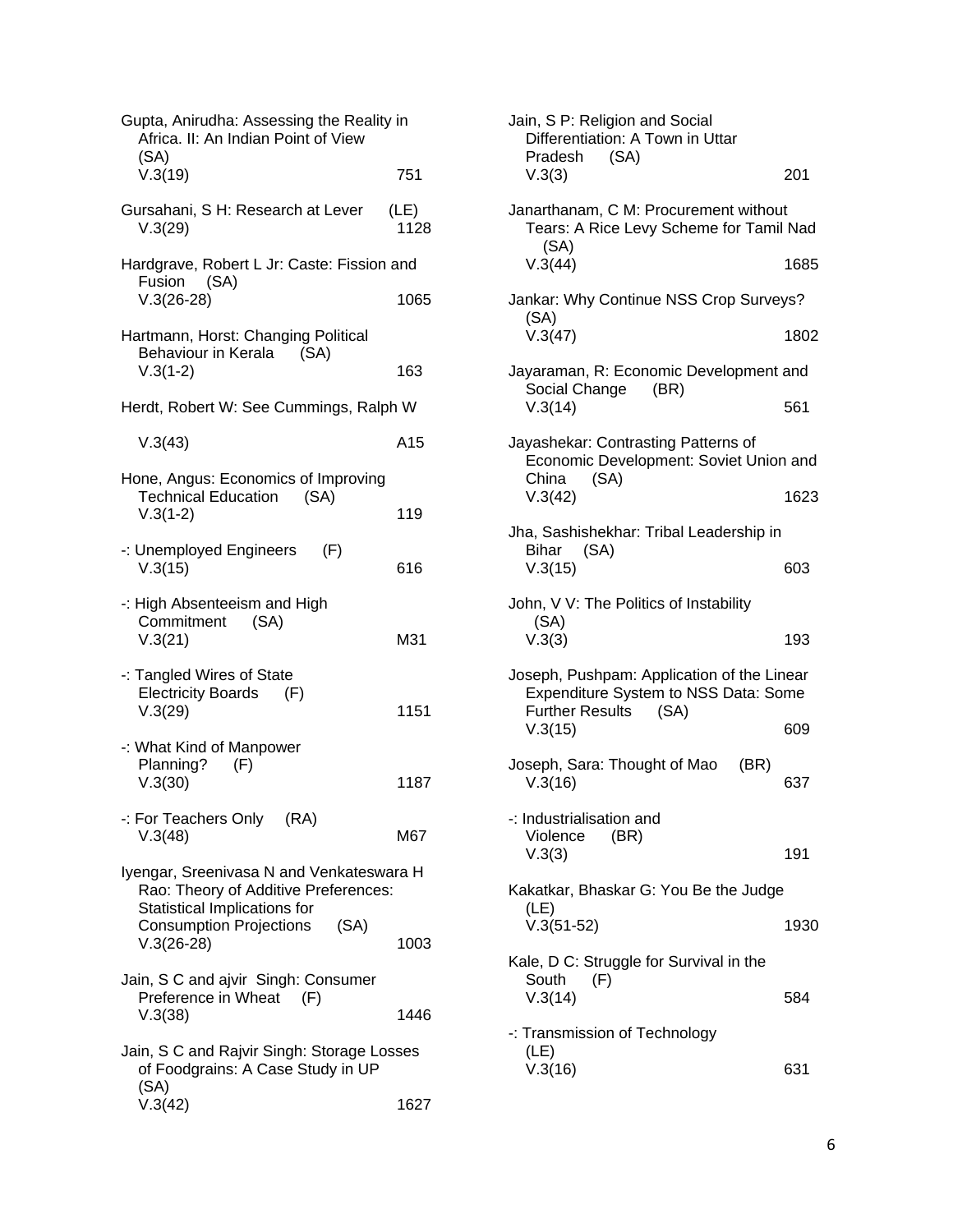| Kale, D C: Consultants on Par with<br>Contractors<br>(LE)<br>V.3(38)        | 1427        |
|-----------------------------------------------------------------------------|-------------|
| -: Australian Success Story in Iron<br>(C)<br>Ore<br>V.3(4)                 | 236         |
| -: Who Owns Offshore Oil?<br>(F)<br>V.3(6)                                  | 307         |
| Kamat, A R: Educational Progress in Rural<br>Maharashtra<br>(SA)<br>V.3(40) | 1534        |
| Kapur, J C: Bridging the Technology Gap                                     |             |
| (SA)<br>V.3(21)                                                             | M7          |
| Karanjia, B K: Film Crisis Unresolved                                       |             |
| (LE)<br>V.3(19)                                                             | 738         |
| Karmarkar, K K: See Ghosal, S N<br>$V.3(26-28)$                             | 1055        |
| Karnik, Kiran: The Management Gap                                           |             |
| (F)<br>V.3(44)                                                              | 1698        |
| Karunakaran, K P: Piety on Non-Alignment                                    |             |
| (BR)<br>V.3(33)                                                             | 1272        |
| -: Post-Mortem with                                                         |             |
| <b>Pointless Prescriptions</b><br>(BR)<br>V.3(45)                           | 1719        |
| Karve, A D: Growing Industrial Crops under                                  |             |
| (C)<br>Contract<br>V.3(4)                                                   | 238         |
| Karve, D D: Hindi as Link Language<br>V.3(11)                               | (LE)<br>447 |
| Karve, Iravati: Education and Social Change                                 |             |
| (SA)<br>$V.3(1-2)$                                                          | 117         |
| Kaul, J M: Public Relations: Concept and                                    |             |
| (SA)<br>Practice<br>V.3(35)                                                 | M61         |

| Khan, Rasheeduddin: Crisis of National<br>Interest in India (SA)                    |      |
|-------------------------------------------------------------------------------------|------|
| $V.3(26-28)$                                                                        | 1095 |
| Khatkhate, D R: Towards a Meaningful Wages                                          |      |
| Policy (SA)<br>$V.3(1-2)$                                                           | 53   |
| Khera, S S: Another Starved Cow<br>(RA)<br>V.3(35)                                  | M34  |
| Kothari, V N: Why Cut Engineering<br>Admissions?<br>(P)<br>V.3(23)                  | 867  |
| -: See Gulati, I S<br>$V.3(26-28)$                                                  | 1063 |
| Krishna Raj and S S Mehta: Productivity<br>Trends in Large-Scale Industries<br>(SA) |      |
| V.3(43)                                                                             | 1655 |
| Kumaramangalam, Mohan S: Governor's                                                 |      |
| Power to Dismiss a Ministry<br>(F)<br>$V.3(1-2)$                                    | 19   |
| -: Link Language for India<br>(SA)<br>V.3(13)                                       | 527  |
| -: One-Sided Debate<br>(BR)<br>V.3(42)                                              | 1615 |
| Kurian, K: Curiosity Abounding<br>(LE)<br>V.3(23)                                   | 862  |
| Kurien, C T: Planning in India: A<br><b>Theoretical Critique</b><br>(SA)<br>V.3(9)  | 389  |
| Lahiri, Sanat: Motivation for Action<br>(RA)<br>V.3(48)                             | M66  |
| Lall, V D: Who Are the Top Men?<br>(BR)<br>V.3(19)                                  | 743  |
| Lelanipunan: Faith in Panaceas<br>(BR)<br>V.3(13)                                   | 521  |
| -: Decline in Prices and Exports<br>(F)<br>V.3(23)                                  | 883  |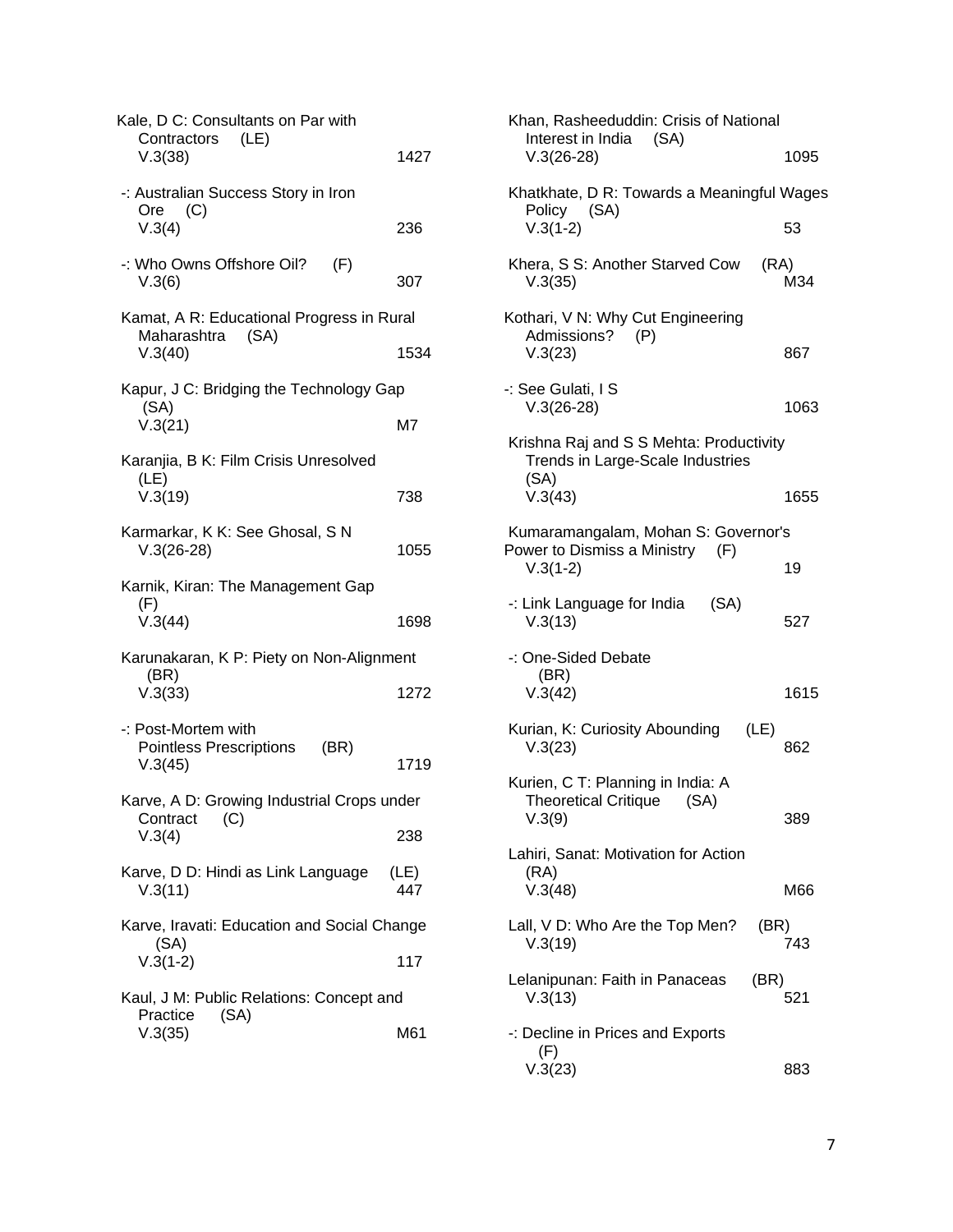| Lelanipunan: Production Outpaces Demand<br>(F)                                |             |
|-------------------------------------------------------------------------------|-------------|
| V.3(32)                                                                       | 1252        |
| -: In Good Cheer (C)<br>V.3(5)                                                | 272         |
| Madalgi, S S: Hunger in Rural India:<br>1960-61 to 1964-65 (SA)<br>$V.3(1-2)$ | 61          |
| -: Recession, Inflation and<br>Economic Policy: A Comment<br>(SA)<br>V.3(4)   | 233         |
| Madappa, P P: Forest Policy and Management<br>(SA)<br>V.3(25)                 | 941         |
| Magnus: Unmanaged NCDC (F)<br>V.3(20)                                         | 794         |
| -: Sad Plight of NMDC (F)<br>V.3(41)                                          | 1595        |
| Mahajan: Revolution at the Margin<br>V.3(31)                                  | (F)<br>1218 |
| Mahanty, J: Brain Drain: The Indian<br>Situation: A Comment (SA)<br>V.3(15)   | 615         |
| Maharaja, Madhukar: See Parikh, Gokul                                         |             |
| V.3(34)                                                                       | 1307        |
| Maheshwari, B L: Aid as Opiate<br>(BR)<br>V.3(31)                             | 1204        |
| -: The Role of the<br>Intellectual (BR)<br>V.3(34)                            | 1303        |
| -: Foreign Policy of Jan<br>Sangh<br>(SA)<br>V.3(35)                          | 1334        |
| -: No Ready Models for Africa<br>(BR)<br>V.3(46)                              | 1755        |
| -: Assessing the Reality in<br>Africa: A Comment<br>(SA)<br>V.3(49)           | 1884        |

| Maitra, T: Farmers' Response to Price<br>Movements: Case of Rape and Mustardseed<br>(SA)       |             |
|------------------------------------------------------------------------------------------------|-------------|
| V.3(43)                                                                                        | 1661        |
| Majid, Abdul: Half a Dozen Vietnams<br>V.3(19)                                                 | (LE)<br>738 |
| Mandelbaum, David G: Violence in America:<br>An Anthropological Perspective<br>(SA)<br>V.3(43) | 1649        |
| Manu: Freedom from Food!<br>(LE)<br>V.3(17)                                                    | 666         |
| -: Transferable Land Rights (LE)<br>V.3(34)                                                    | 1294        |
| Maru, Rushikesh: Planning for Failure in<br>Agriculture (SA)                                   |             |
| $V.3(1-2)$                                                                                     | 77          |
| Maskin, Balwant Singh: Teaching of<br>Economics<br>(F)<br>V.3(33)                              | 1285        |
| Mathias, M: Rural Consumer Market as<br>Commercial Priority (SA)<br>V.3(35)                    | M41         |
| Mathur, Man Singh: Rural Change in<br>Perspective (SA)<br>V.3(5)                               | 259         |
| Mayuraksha: In a Dither over Coking Coal                                                       |             |
| (F)<br>V.3(47)                                                                                 | 1811        |
| Medhora, Phiroze B: Institutional Appraisal                                                    |             |
| of Projects (SA)<br>V.3(21)                                                                    | M11         |
| -: Income Shifts as a<br>Factor in the Recession<br>(SA)<br>V.3(30)                            | 1183        |
| -: Income Shifts and the<br>Recession: A Rejoinder (SA)<br>V.3(49)                             | 1884        |
| Meher, M R: Wage Boards in Blinkers                                                            |             |
| (SA)<br>$V.3(1-2)$                                                                             | 59          |
| Mehta, S S: See Krishna Raj<br>V.3(43)                                                         | 1655        |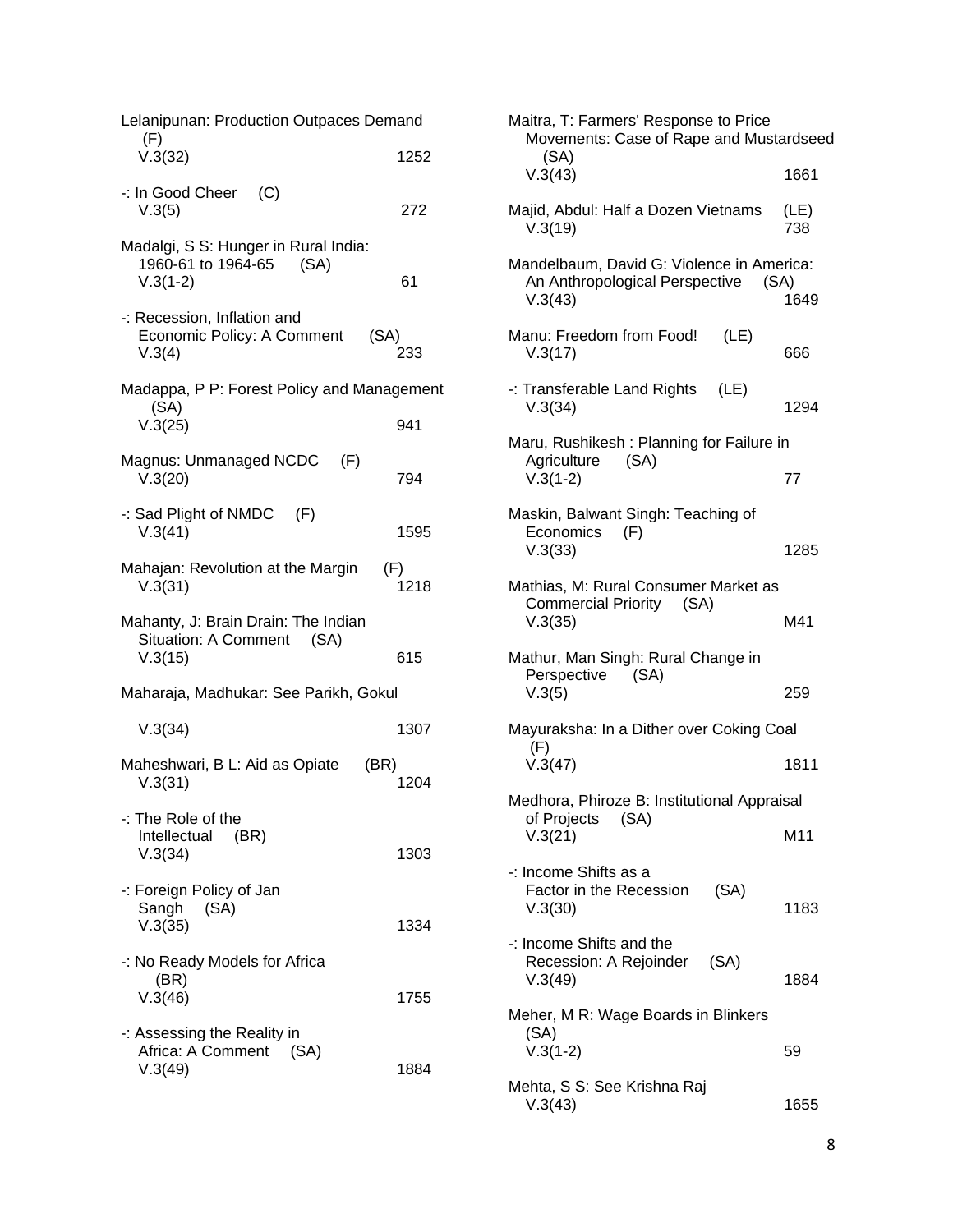| (SA)<br>$V.3(26-28)$                                                                            | 1035 |
|-------------------------------------------------------------------------------------------------|------|
|                                                                                                 |      |
| Mitra, Provakar: Excesses of Improvidence<br>(F)                                                |      |
| V.3(39)                                                                                         | 1489 |
| MN: Some Pre-Requisites of Reform<br>(F)<br>V.3(3)                                              | 205  |
| Mohanty, Manoranjan: Nation Building in the<br><b>Confrontation Phase</b><br>(SA)               |      |
| V.3(21)                                                                                         | 809  |
| Morris-Jones, W H and Biplab Das Gupta:<br>Fourth General Election in Madhya<br>Pradesh<br>(SA) |      |
| $V.3(1-2)$                                                                                      | 178  |
| Mujumdar, N A: Monetary Policy in an Export                                                     |      |
| Economy (SA)<br>V.3(6)                                                                          | 293  |
| Mukerji, K: The Food Problem in India:<br>Trade Not the Crux of It<br>(SA)<br>V.3(14)           | 562  |
| -: Where Labour Policy Has Failed                                                               |      |
| (SA)<br>$V.3(51-52)$                                                                            | 1953 |
| Mukherjee, M and G S Chatterjee: Deflation<br>of Private Consumption Expenditure<br>(SA)        |      |
| V.3(36)                                                                                         | 1373 |
| Mukherjee, P K: Agricultural Breakthrough:<br>Problems and Prospects (SA)                       |      |
| $V.3(51-52)$                                                                                    | 1943 |
| Naik, J A: Russia's Policies towards<br>Neighbours (SA)                                         |      |
| V.3(50)                                                                                         | 1905 |
| Naik, K C and R Dwarakinath: Research and<br><b>Extension for Farm Improvement</b><br>(SA)      |      |
| V.3(43)                                                                                         | A29  |
| Nanda, A C: Trade Union Influence in<br>Elections: A Case Study (SA)<br>V.3(10)                 | 417  |

| Naqvi, S; S B Pillai and R P Saha: Why<br>Discontinue the NSS Crop Survey?<br>(SA)          |      |
|---------------------------------------------------------------------------------------------|------|
| V.3(25)                                                                                     | 937  |
| Narayanan, G: Bank Deposits in the Indian<br>Economy: A Comment (SA)                        |      |
| V.3(3)                                                                                      | 199  |
| -: Indirect Taxes, Prices and<br><b>Investment: Some Aspects</b><br>(SA)<br>V.3(9)          | 397  |
| Natarajan, K V: An Experiment in Foodgrains<br>Procurement: Producer Levy in Andhra<br>(SA) |      |
| $V.3(1-2)$                                                                                  | 101  |
| Nath, Kamla: Women in the Working Force in<br>India (SA)                                    |      |
| V.3(31)                                                                                     | 1205 |
| Nathan, Dev: Not by GNP Alone<br>(BR)<br>V.3(50)                                            | 1903 |
| Navneeth: Congress Debacle in Bihar: Voting<br>Pattern in 1967 (SA)                         |      |
| V.3(34)                                                                                     | 1311 |
| -: See Gupta, Amit K<br>V.3(39)                                                             | 1477 |
| Nayar, Baldev Raj: Sikh Historiography<br>(BR)                                              |      |
| V.3(29)                                                                                     | 1135 |
| -: Hindi as Link Language<br>(SA)                                                           |      |
| V.3(6)                                                                                      | 297  |
| Neti: Pitfalls of Plenty<br>(F)<br>V.3(15)                                                  | 617  |
| Nimbkar, B V: The Challenge of<br>Agricultural Finance (SA)<br>$V.3(1-2)$                   | 95   |
| Nireekshak: Rejected Transplants<br>(F)<br>V.3(10)                                          | 415  |
| $-$ : Comedy of Terror $(F)$<br>V.3(11)                                                     | 450  |
| -: Hangmen and the Yogi<br>(F)<br>V.3(12)                                                   | 483  |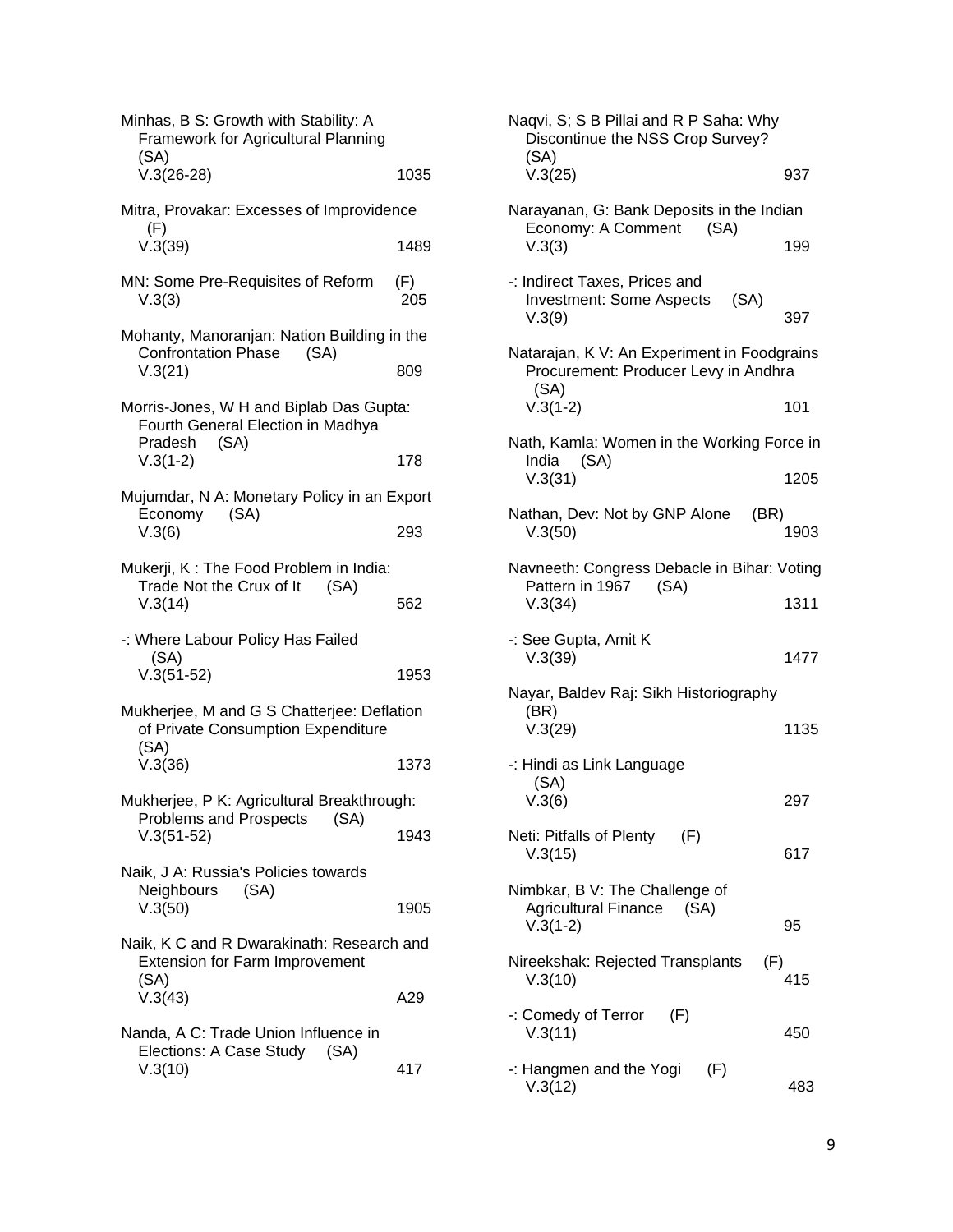| Nireekshak: About Our Authors<br>(F)<br>V.3(13)           | 520  | -: Distressed Friends<br>V.3(33)                 |
|-----------------------------------------------------------|------|--------------------------------------------------|
| -: Scoops and Apologias<br>(F)<br>V.3(14)                 | 559  | -: Background Music fo<br>(F)<br>V.3(34)         |
| -: Under the Mahatma's Statue<br>(F)<br>V.3(15)           | 599  | -: Solitary Apologist<br>V.3(36)                 |
| -: Murdered Harijans and Stolen<br>Gods<br>(F)<br>V.3(16) | 635  | -: Bubble or Bonanza?<br>V.3(39)                 |
| -: Elephantiasis in Delhi<br>(F)<br>V.3(17)               | 671  | -: Not among the Best,<br>Worst<br>(F)<br>V.3(4) |
| -: Crime and Reward<br>(F)<br>V.3(18)                     | 701  | (F)<br>-: War and Peace<br>V.3(40)               |
| -: Reddy the Redeless<br>(F)<br>V.3(19)                   | 741  | -: Lucre and Botany<br>V.3(41)                   |
| -: Brahmins and Sinners<br>(F)<br>V.3(20)                 | 775  | -: Dear Departed<br>(F)<br>V.3(42)               |
| -: Curiosity Abounding<br>(F)<br>V.3(21)                  | 806  | -: Turn of Horoscopes<br>V.3(43)                 |
| -: Riotous Peace<br>(F)<br>V.3(22)                        | 836  | -: Claim, Counter-Clain<br>V.3(44)               |
| -: You Have Some Choice!<br>(F)<br>V.3(23)                | 865  | -: Pass the Glory<br>(F)<br>V.3(45)              |
| -: Look before You Write<br>(F)<br>V.3(24)                | 894  | -: Showing Slips<br>(F)<br>V.3(46)               |
| -: The Elusive Truth<br>(F)<br>V.3(25)                    | 927  | -: Foul and Fair<br>(F)<br>V.3(47)               |
| -: Informed Gaps<br>(F)<br>$V.3(26-28)$                   | 967  | -: The Swadeshi Spirit<br>V.3(48)                |
| -: Arm Twisting in Concert<br>(F)<br>V.3(29)              | 1133 | -: Between Goenka and<br>(F)<br>V.3(49)          |
| -: What Then Must We Do?<br>(F)<br>V.3(30)                | 1167 | -: East of Suez, East of<br>(F)                  |
| -: Understandable Apologies<br>(F)<br>V.3(31)             | 1203 | V.3(5)<br>-: Sections and Crossir                |
| -: Stop Press<br>(F)<br>V.3(32)                           | 1231 | V.3(50)                                          |
|                                                           |      |                                                  |

| -: Background Music for the Strike                       |      |
|----------------------------------------------------------|------|
| (F)<br>V.3(34)                                           | 1296 |
| -: Solitary Apologist (F)<br>V.3(36)                     | 1356 |
| -: Bubble or Bonanza? (F)<br>V.3(39)                     | 1464 |
| -: Not among the Best, nor the<br>Worst<br>(F)<br>V.3(4) | 223  |
| $-$ : War and Peace $(F)$<br>V.3(40)                     | 1509 |
| -: Lucre and Botany $(F)$<br>V.3(41)                     | 1572 |
| -: Dear Departed (F)<br>V.3(42)                          | 1607 |
| -: Turn of Horoscopes (F)<br>V.3(43)                     | 1644 |
| -: Claim, Counter-Claim (F)<br>V.3(44)                   | 1680 |
| $-$ : Pass the Glory $(F)$<br>V.3(45)                    | 1717 |
| -: Showing Slips (F)<br>V.3(46)                          | 1753 |
| $-$ : Foul and Fair $(F)$<br>V.3(47)                     | 1790 |
| -: The Swadeshi Spirit (F)<br>V.3(48)                    | 1833 |
| -: Between Goenka and Government<br>(F)<br>V.3(49)       | 1869 |
| -: East of Suez, East of Delhi<br>(F)                    |      |

 $(F)$ 

1270

255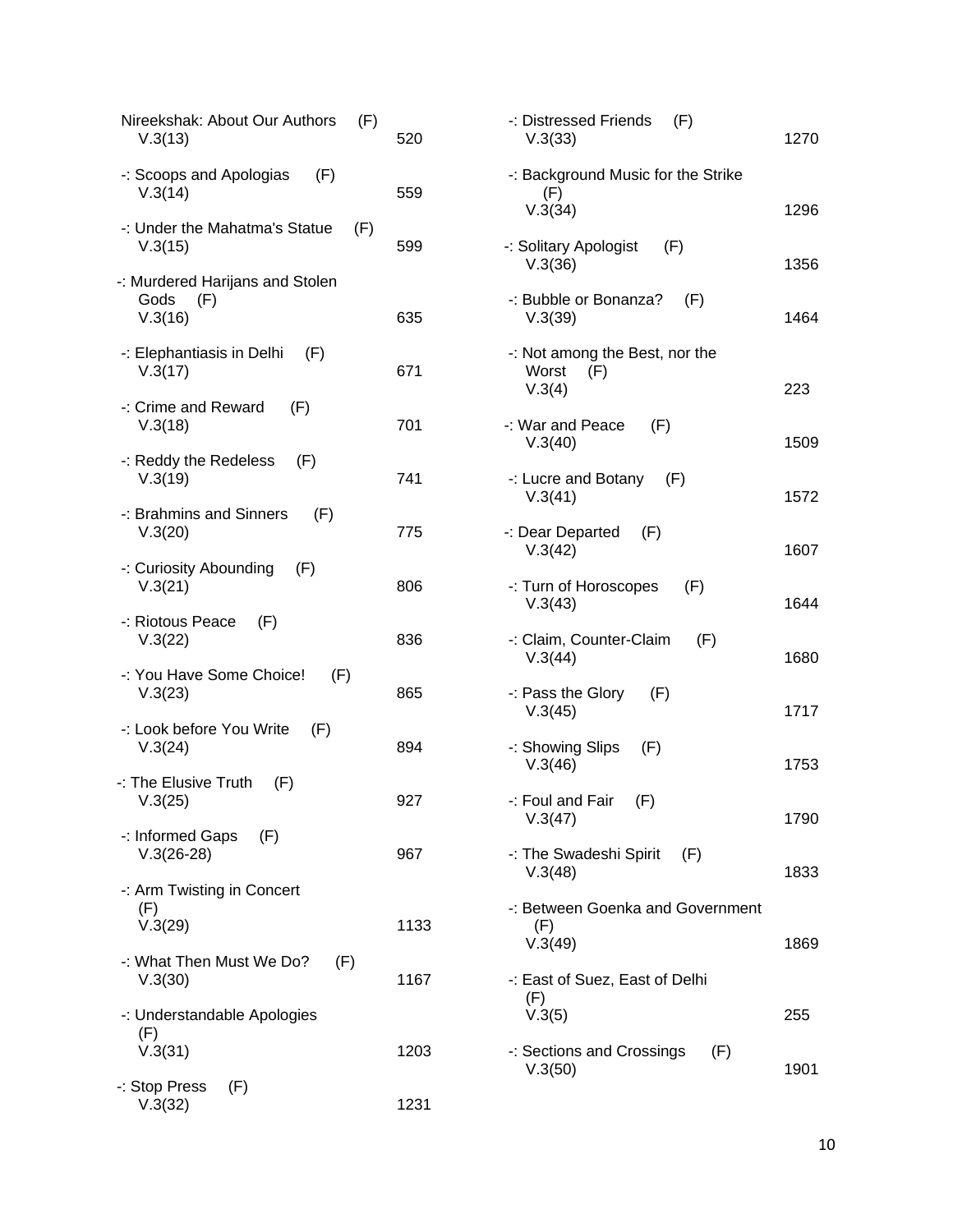| Nireekshak: Hep and Square<br>(F)<br>$V.3(51-52)$  | 1935 | -: Unwarr<br>V.3(22)           |
|----------------------------------------------------|------|--------------------------------|
| -: Scourges, Dead and Alive<br>(F)<br>V.3(6)       | 289  | -: The Tid<br>V.3(23)          |
| -: 'Miracle' in Bihar<br>(F)                       |      | -: Digesti<br>V.3(24)          |
| V.3(7)<br>-: Integration, Public and Private       | 321  | -: Bulls or<br>V.3(25)         |
| (F)<br>V.3(8)                                      | 353  | -: Where<br>Stock?             |
| -: Advice and Dissent<br>(F)<br>V.3(9)             | 388  | V.3(3)<br>-: In Retre          |
| Nishtar: Stock Market Aflame<br>(F)<br>V.3(10)     | 438  | V.3(31)                        |
| -: Flames Dying but Heat Remains<br>(F)            |      | $-$ : STC Fa<br>(F)<br>V.3(33) |
| V.3(11)<br>-: Blowing Hot and Cold<br>(F)          | 469  | -: Policy f<br>V.3(34)         |
| V.3(12)                                            | 500  | -: Weathe                      |
| -: Are Cotton Prices Too Low?<br>(F)<br>V.3(13)    | 547  | V.3(35)<br>-: Bulls A          |
| -: Stock Exchange Boom Needs Probe<br>(F)          |      | (F)<br>V.3(36)                 |
| V.3(14)                                            | 585  | -: Fantast<br>V.3(37)          |
| -: Who Exploits Whom?<br>(F)<br>V.3(15)            | 620  | -: At New<br>V.3(38)           |
| -: Soya Oil Sale Will Tell<br>(F)<br>V.3(16)       | 657  | -: Tough<br>V.3(39)            |
| -: Cotton Corporation: What for?<br>(F)<br>V.3(17) | 689  | -: The Sto<br>(F)<br>V.3(4)    |
| -: LIC Sells Indian Iron<br>(F)<br>V.3(18)         | 729  | -: Bulls U                     |
| -: Pressure of Arrivals<br>(F)<br>V.3(19)          | 762  | V.3(40)<br>-: Deliber          |
| -: Upswing in Oilseeds Prices<br>(F)<br>V.3(20)    | 794  | (F)<br>V.3(41)                 |
| -: Absurd Statements<br>(F)<br>V.3(21)             | 821  | -: Out of F<br>V.3(42)         |
|                                                    |      |                                |

| -: Unwarranted Concern<br>(F)<br>V.3(22)                         | 853  |
|------------------------------------------------------------------|------|
| -: The Tide Turns<br>(F)<br>V.3(23)                              | 885  |
| -: Digesting Gains (F)<br>V.3(24)                                | 916  |
| -: Bulls on the Offensive<br>(F)<br>V.3(25)                      | 949  |
| -: Where Is the Cotton for the Buffer<br>Stock?<br>(F)<br>V.3(3) | 207  |
| -: In Retreat<br>(F)<br>V.3(31)                                  | 1219 |
| -: STC Fails to Restrain Bulls                                   |      |
| (F)<br>V.3(33)                                                   | 1288 |
| -: Policy for Next Season<br>(F)<br>V.3(34)                      | 1320 |
| -: Weather Will Decide<br>(F)<br>V.3(35)                         | 1349 |
| -: Bulls Aggressive: Defy Margins<br>(F)<br>V.3(36)              | 1387 |
| -: Fantastic Premiums<br>(F)<br>V.3(37)                          | 1417 |
| -: At New High $(F)$<br>V.3(38)                                  | 1456 |
| -: Tough Battle (F)<br>V.3(39)                                   | 1498 |
| -: The Story of Cotton Prices<br>(F)                             |      |
| V.3(4)                                                           | 241  |
| -: Bulls Uneasy (F)<br>V.3(40)                                   | 1536 |
| -: Deliberate Gross Underestimate<br>(F)                         |      |
| V.3(41)                                                          | 1596 |
| -: Out of Proportion<br>(F)<br>V.3(42)                           | 1632 |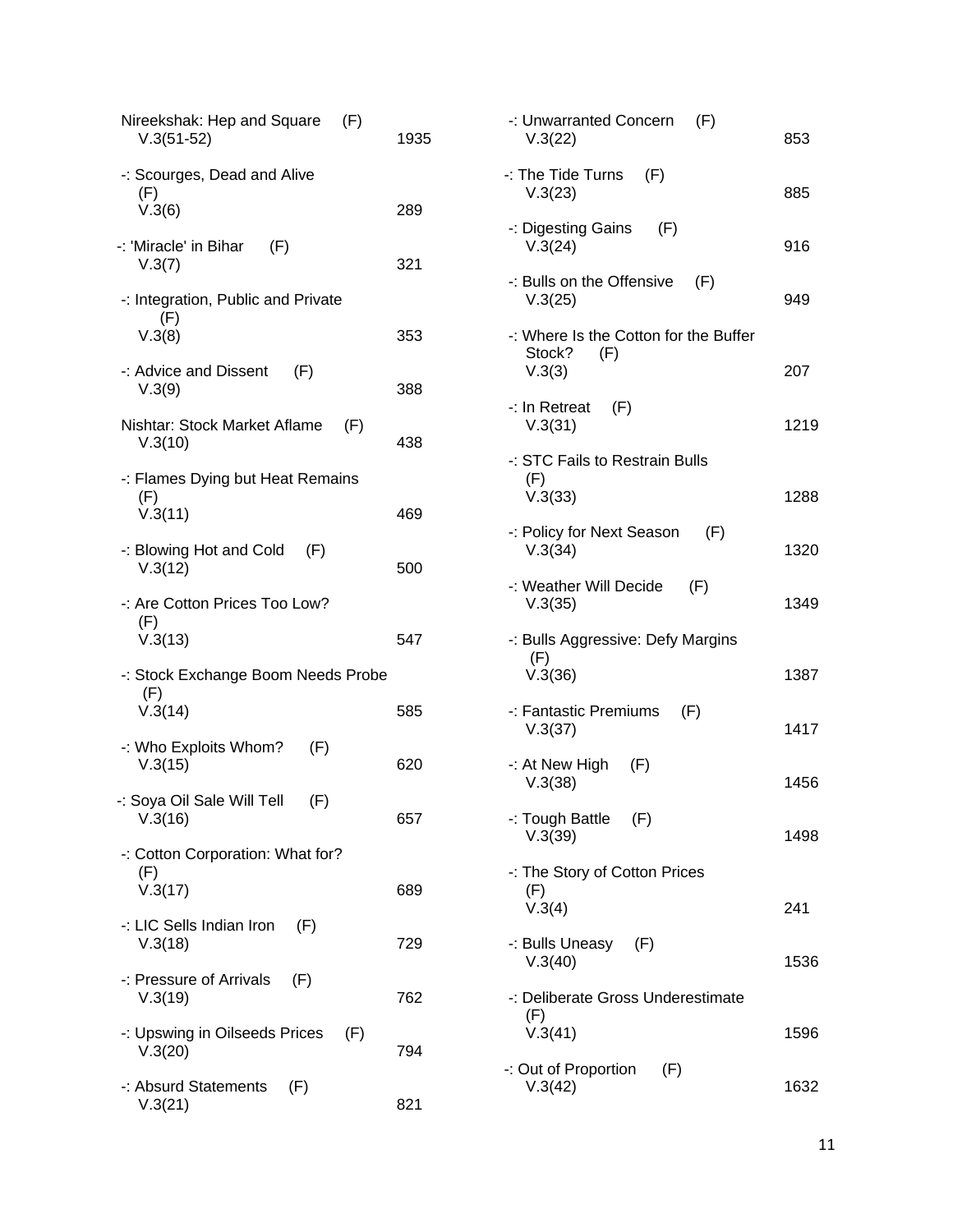| <b>Nishtar: Resolutions and Sermons</b><br>(F)<br>V.3(43)                             | 1667 |
|---------------------------------------------------------------------------------------|------|
| -: Target Unchanged $(F)$<br>V.3(44)                                                  | 1700 |
| -: Season's Sharpest Break<br>(F)<br>V.3(45)                                          | 1738 |
| -: All Set for Cotton Futures<br>(F)<br>V.3(46)                                       | 1774 |
| -: Consortium for Oilcake Exports<br>(F)<br>V.3(47)                                   | 1817 |
| -: Consortium in Haste $(F)$<br>V.3(48)                                               | 1853 |
| $-$ : Set for New High $(F)$<br>V.3(49)                                               | 1887 |
| -: Critical Period Ahead<br>(F)<br>V.3(5)                                             | 276  |
| -: Cotton Policy Muddle<br>(F)<br>V.3(50)                                             | 1920 |
| $-$ : Fun of Ignorance $(F)$<br>$V.3(51-52)$                                          | 1970 |
| -: ICMF Move on Cotton<br>(F)<br>V.3(6)                                               | 310  |
| -: The Cotton Controversy<br>(F)<br>V.3(7)                                            | 341  |
| -: The Storm Has Not Blown over<br>(F)<br>V.3(8)                                      | 372  |
| $\cdot$ : The Sharpest Reverse $(F)$<br>V.3(9)                                        | 405  |
| Noorani, A G: The Making of Pakistan<br>(BR)<br>V.3(41)                               | 1575 |
| -: Asian Frontiers<br>(BR)<br>V.3(48)                                                 | 1837 |
| Oommen, T K: Strategy for Social Change: A<br>Study of Untouchability (SA)<br>V.3(25) | 933  |

| Ottuketkal: Moving Spirits (P)<br>V.3(43)                                                              | 1643         |
|--------------------------------------------------------------------------------------------------------|--------------|
| -: In Law and by Law<br>(P)<br>V.3(49)                                                                 | 1865         |
| Pai, T A: Banker as Entrepreneur<br>(SA)<br>V.3(35)                                                    | M37          |
| Pal, A: See Saharay, H<br>V.3(29)                                                                      | 1145         |
| Pandit, P B: Logistics of Language<br>Development: English Has a Generative<br>(SA)<br>Role<br>V.3(12) | 487          |
|                                                                                                        |              |
| Pani, P K: See Divatia, V V<br>$V.3(26-28)$                                                            | 1013         |
| Papola, T S: The Indian Labour Market                                                                  |              |
| (SA)<br>V.3(30)                                                                                        | 1179         |
| Paranjape, H K: After the NDC<br>(F)<br>$V.3(1-2)$                                                     | 11           |
| Parekh, H T: Recession and Recovery                                                                    |              |
| (SA)<br>V.3(19)                                                                                        | 749          |
| Parichaya: Educational Research and                                                                    |              |
| Training<br>(SA)<br>V.3(32)                                                                            | 1243         |
| Parikh, Gokul; Surendra Saxena and<br>Madhukar Maharaja: Agricultural Extension and                    |              |
| IADP: A Study of Surat (SA)<br>V.3(34)                                                                 | 1307         |
| Patankar, V N: Techniques of Crystal-Gazing                                                            |              |
| (BR)<br>V.3(35)                                                                                        | 1333         |
| Patel, B B: Fertiliser Consumption in<br>Developing Countries: Relevance of the                        |              |
| Price Factor (SA)<br>$V.3(26-28)$                                                                      | 1059         |
| Patil, B B: Campaign Strategy and Voting                                                               |              |
| Behaviour (SA)<br>$V.3(1-2)$                                                                           | 157          |
| Patil, R L M: Autonomous Research<br>V.3(49)                                                           | (BR)<br>1871 |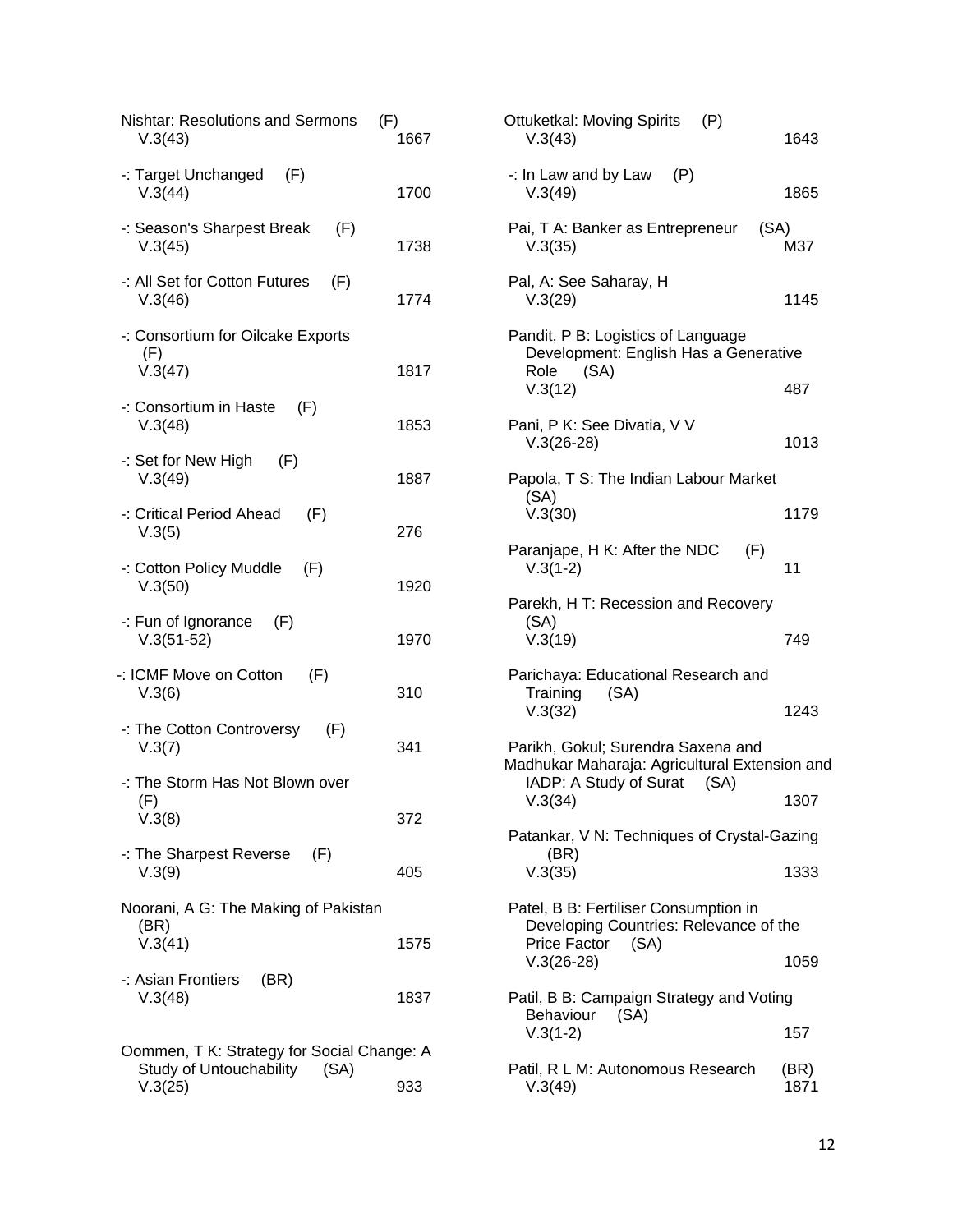| Patnaik, Srish Chandra: Irrigation Rates in<br>Orissa: How Commercial Should They Be?<br>(SA)           |      |  |
|---------------------------------------------------------------------------------------------------------|------|--|
| V.3(22)                                                                                                 | 839  |  |
| Patwardhan, Sunanda: The Chief Executive                                                                |      |  |
| (LE)<br>V.3(11)                                                                                         | 447  |  |
| Paul, Samuel: Income Shifts and Recession:<br>A Comment<br>(SA)                                         |      |  |
| V.3(35)                                                                                                 | 1341 |  |
| Paul, Samuel: Pricing Gujarat Natural Gas:<br>An Alternative Approach (SA)                              |      |  |
| V.3(37)                                                                                                 | 1405 |  |
| Pavaskar, M G: Shedding Darkness on Futures<br>(BR)                                                     |      |  |
| V.3(5)                                                                                                  | 257  |  |
| Peecee: Imperatives of Central Assistance<br>Policy<br>(SA)                                             |      |  |
| V.3(40)                                                                                                 | 1527 |  |
| Phadnis, Urmila: Kachcha Thivu: Background<br>and Issues (SA)                                           |      |  |
| V.3(20)                                                                                                 | 783  |  |
| -: Indo-Ceylon Ties after<br>Senanayake's Visit<br>(SA)<br>$V.3(51-52)$                                 | 1950 |  |
| Pillai, S B: See Naqvi, S                                                                               |      |  |
| V.3(25)                                                                                                 | 937  |  |
| PM: AIR Commercials<br>(LE)<br>V.3(3)                                                                   | 186  |  |
| Prakash, Virendra: Agricultural Price<br>Policy<br>(LE)                                                 |      |  |
| V.3(23)                                                                                                 | 862  |  |
| Premi, Mahendra Kumar: Planning Educational<br>Programmes: Implications of Population<br>(SA)<br>Trends |      |  |
| V.3(8)                                                                                                  | 363  |  |
| Priolker, Prafull V: Goa Congress<br>(LE)<br>V.3(37)                                                    | 1395 |  |
| Punekar, S D: One Union in One Industry<br>(F)                                                          |      |  |
| V.3(12)                                                                                                 | 498  |  |

| -: How Are Bonus Receipts Spent?                                                                                                      |              |
|---------------------------------------------------------------------------------------------------------------------------------------|--------------|
| (F)<br>V.3(16)                                                                                                                        | 650          |
| -: Fifth Royal Commission on<br>Labour<br>(F)<br>V.3(39)                                                                              | 1490         |
| -: Metropolitan Regional<br>Planning<br>(F)<br>V.3(47)                                                                                | 1813         |
| Purohit, D S: See Doshi, S L<br>V.3(38)                                                                                               | 1441         |
| Qadi: Speakers and the Supreme Court<br>(P)<br>V.3(41)                                                                                | 1573         |
| Radhakrishnan, P N and Ekalavya: Arithmetic<br>of HYVP: Comment [with Reply]<br>V.3(46)                                               | (SA)<br>1769 |
| Raj, K N: Plan or No Plan?<br>(SA)<br>$V.3(26-28)$                                                                                    | 999          |
| Rajagopalan, C and Jaspal Singh: The<br>Indian Institutes of Technology: Do<br>They Contribute to Social Mobility?<br>(SA)<br>V.3(14) | 565          |
| Rajagopalan, N: See Shivamaggi, H B<br>V.3(18)                                                                                        | 710          |
| Rajiv: The Cost of Taking It Easy<br>(P)<br>V.3(10)                                                                                   | 413          |
| -: Spring Cleaning of Tax Structure<br>(SA)<br>V.3(11)                                                                                | 461          |
| -: Time to Worry about Costs<br>V.3(25)                                                                                               | 947          |
| -: Relaxation without Perspective<br>(BR)<br>V.3(43)                                                                                  | 1647         |
| -: The Petrochemical Revolution<br>V.3(6)                                                                                             | 305          |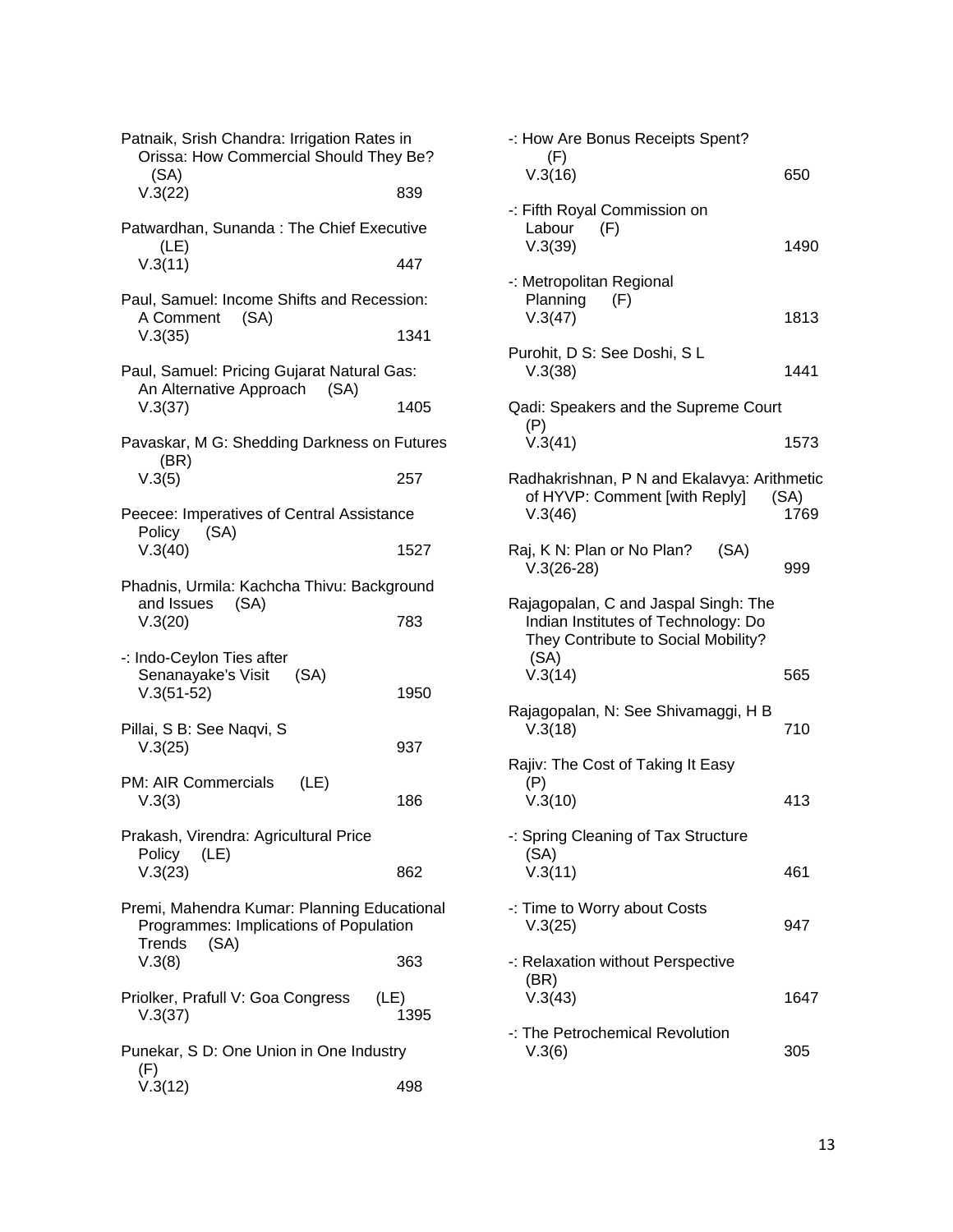| Rajiv: Tax Concessions Will Not Help<br>(F)                                                                                            |             |  |  |
|----------------------------------------------------------------------------------------------------------------------------------------|-------------|--|--|
| V.3(8)                                                                                                                                 | 371         |  |  |
| -: Agreement with Pakistan<br>(F)<br>V.3(9)                                                                                            | 403         |  |  |
| Rao, C V H: Slow Progress of Procurement in<br>Andhra<br>(C)                                                                           |             |  |  |
| V.3(5)                                                                                                                                 | 271         |  |  |
| Rao, Hanumantha C H: Fluctuations in<br>Agricultural Growth: An Analysis of<br>Unstable Increase in Productivity<br>(SA)<br>$V.3(1-2)$ | 87          |  |  |
| -: Farm Size and Yield                                                                                                                 |             |  |  |
| per Acre: A Comment<br>(SA)<br>V.3(37)                                                                                                 | 1413        |  |  |
| Rao, Kodanda P: Hindi as Link Language: A<br>(SA)<br>Comment                                                                           |             |  |  |
| V.3(13)                                                                                                                                | 531         |  |  |
| -: Link Language for India: A<br>Comment<br>(SA)<br>V.3(34)                                                                            | 1317        |  |  |
| -: Apologia for Jinnah<br>(BR)<br>V.3(40)                                                                                              | 1514        |  |  |
| Rao, M S A: Political Elite and Caste<br>Association: A Report of a Caste<br>Conference (SA)                                           |             |  |  |
| V.3(20)                                                                                                                                | 779         |  |  |
| -: Caste as Cause of Social<br>Tension (BR)<br>V.3(24)                                                                                 | 900         |  |  |
| Rao, Ranga K: Rural Leadership and<br>Conflict: Study of an Andhra Village<br>(SA)                                                     |             |  |  |
| V.3(17)                                                                                                                                | 674         |  |  |
| Rao, S L: Creating the Consumer<br>V.3(17)                                                                                             | (BR)<br>673 |  |  |
| -: Test Marketing of Consumer<br>(SA)<br>Products<br>V.3(21)                                                                           | M17         |  |  |
|                                                                                                                                        |             |  |  |

| Rao, V M; N S Shetty and S A Shetty:<br>'Final' and 'Revised' Crop Estimates:<br>An Analysis of Discrepancies<br>(SA)<br>V.3(43) | A39        |
|----------------------------------------------------------------------------------------------------------------------------------|------------|
| Rao, V M: See Deshpande, S H<br>V.3(33)                                                                                          | 1263       |
| Rao, Venkateswara H: See Iyengar,<br>Sreenivasa N<br>$V.3(26-28)$                                                                | 1003       |
| Ray, Arabinda: Business in Society<br>V.3(21)                                                                                    | (SA)<br>ΜЗ |
| -: Entrepreneur's Challenge to<br>Career Managers<br>(F)<br>V.3(46)                                                              | 1771       |
| -: Non-Achieving Society<br>(BR)<br>V.3(49)                                                                                      | 1873       |
| -: The Economics of Packaging<br>(SA)<br>V.3(7)                                                                                  | 333        |
| Ray, S K: See Cummings, Ralph W<br>V.3(43)                                                                                       | A15        |
| Ray, Sankar: See Basu, Sajal<br>V.3(23)                                                                                          | 879        |
| Reddy, Narasimha D: Contract Awards for<br>Public Works (SA)<br>V.3(46)                                                          | 1765       |
| Richardson, F F: Manager in Perspective                                                                                          |            |
| (LE)<br>V.3(50)                                                                                                                  | 1897       |
| Rosario, J A: Exports of the '77':<br>Possibilities and Limits (SA)<br>V.3(8)                                                    | 367        |
| Roy, Ajit: UF through Blinkers (BR)<br>V.3(39)                                                                                   | 1469       |
| Rudra, Ashok: Farm Size and Yield per Acre                                                                                       |            |
| (SA)<br>$V.3(26-28)$                                                                                                             | 1041       |
| -: More on Returns to Scale in<br>Indian Agriculture (SA)<br>V.3(43)                                                             | A33        |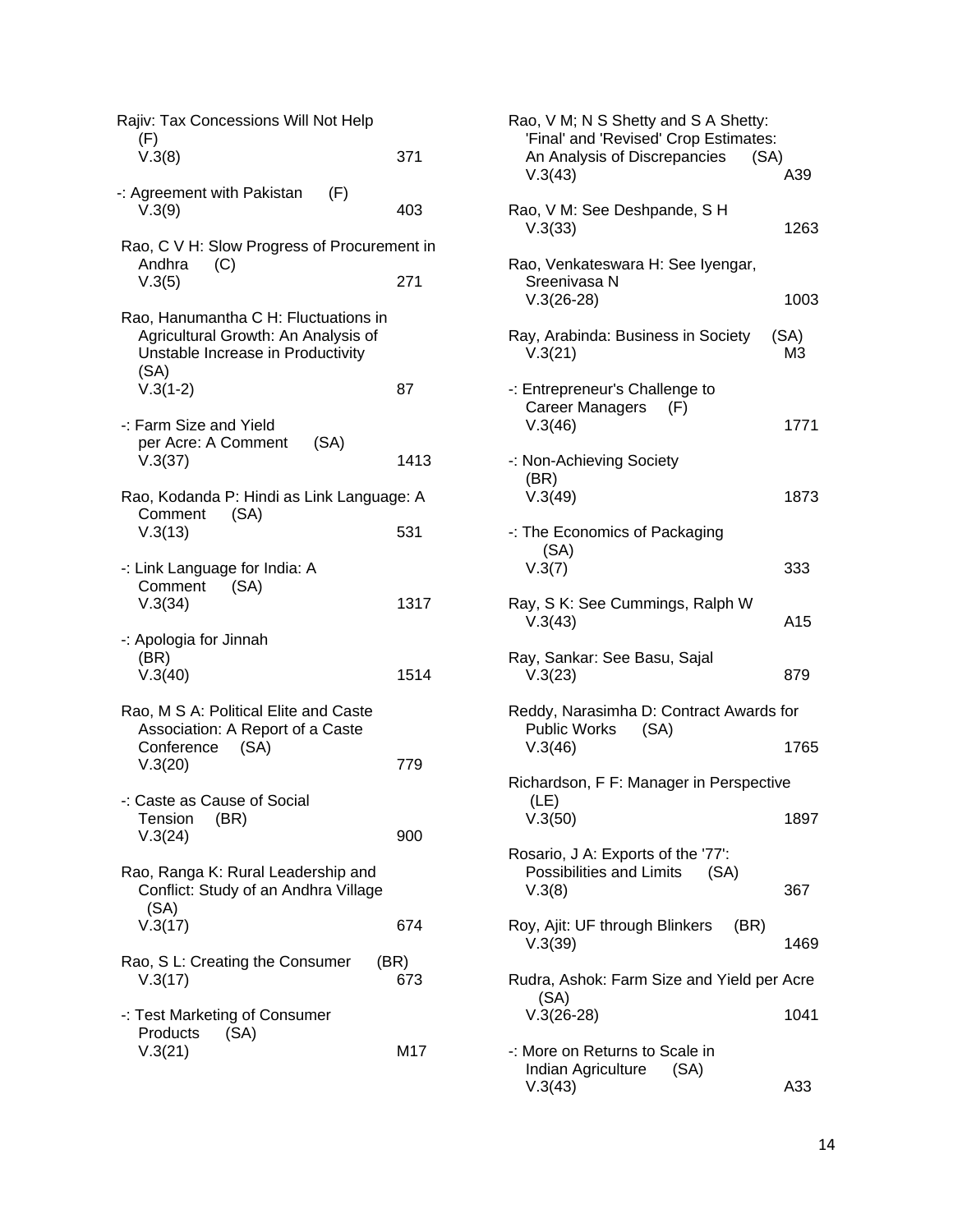| Rudra, Ashok: Half a Dozen Vietnams                                                                         |      |  |
|-------------------------------------------------------------------------------------------------------------|------|--|
| (P)<br>V.3(9)                                                                                               | 387  |  |
| Sachi, Savya: Annual Plan 1968-69: Areas                                                                    |      |  |
| for Policy Action (P)<br>V.3(11)                                                                            | 451  |  |
| -: Taxes on Land and Farm<br>Produce (SA)<br>V.3(21)                                                        | 815  |  |
| Sachs, Ignacy: The Strategy of Foreign<br><b>Trade Planning</b><br>(SA)<br>$V.3(1-2)$                       | 43   |  |
| -: Long-Term Planning in Mixed<br>Economies<br>(SA)<br>$V.3(26-28)$                                         | 993  |  |
| Saha, Niranjan: A Garo Village in Assam:<br>Changing Pattern of Occupation and<br>(SA)<br>Income<br>V.3(44) | 1693 |  |
| Saha, R P: See Naqvi, S<br>V.3(25)                                                                          | 937  |  |
| Saharay, H and A Pal: Hot Pursuit in<br>Self-Defence (SA)<br>V.3(29)                                        | 1145 |  |
| Sahgal, Pradip: Irrelevance of Parliament                                                                   |      |  |
| (LE)<br>V.3(36)                                                                                             | 1355 |  |
| Saikia, P D: See Goswami, P C<br>V.3(16)                                                                    | 631  |  |
| -: See Goswami, P C<br>V.3(24)                                                                              | 911  |  |
| Saini, G R: See Chaudhuri, D P<br>V.3(17)                                                                   | 677  |  |
| Sandesara, J C: The Gujarat Gas Prices                                                                      |      |  |
| Award<br>(F)<br>V.3(17)                                                                                     | 685  |  |
| Sanyal, Salil Kumar: See Ganguli, Mohanlal                                                                  |      |  |
| V.3(21)                                                                                                     | 811  |  |
| Saxena, Surendra: See Parikh, Gokul<br>V.3(34)                                                              | 1307 |  |

| Sen Gupta, D N: Long-Term Demand<br>Forecasting: An Approach<br>(SA)<br>V.3(48)               | M69          |
|-----------------------------------------------------------------------------------------------|--------------|
| Sen, Mohit: Barren Approach<br>(BR)<br>V.3(11)                                                | 453          |
| -: Greatness by Revivals: Karl<br>Marx: The 150th Year<br>(SA)<br>V.3(19)                     | 745          |
| -: Czechoslovakia and Communism<br>(SA)<br>V.3(30)                                            | 1171         |
| Sengupta, P R: Competitiveness of India's                                                     |              |
| Tea Exports: A Comment<br>(SA)<br>V.3(10)                                                     | 429          |
| Sengupta, S and M G Ghosh: HYVP for Rice:<br>Performance in a Bengal District<br>(SA)         |              |
| V.3(43)                                                                                       | A26          |
| Shah, A M: Changes in the Indian Family: An<br><b>Examination of Some Assumptions</b><br>(SA) |              |
| $V.3(1-2)$                                                                                    | 127          |
| Shah, Viren J: Spasms of Decontrol<br>V.3(35)                                                 | (LE)<br>1326 |
| Sharma, Baldev R: The Blue-Collar Worker:                                                     |              |
| A Sociological Analysis (SA)<br>V.3(48)                                                       | M77          |
| Sharma, D P: Export Potential of Vegetable                                                    |              |
| Oils and Oilcakes<br>(SA)<br>$V.3(1-2)$                                                       | 97           |
| Sharma, P P: Subsistence Crops:<br><b>Consumption and Marketable Surplus</b><br>V.3(49)       | (SA)<br>1879 |
| Sharma, R K: IADP with Its Halo<br>(BR)<br>V.3(15)                                            | 601          |
| Shetty, N S: Generalisations without<br>Support<br>(BR)<br>V.3(20)                            | 777          |
| -: Deadwood in Plenty $(F)$<br>V.3(32)                                                        | 1251         |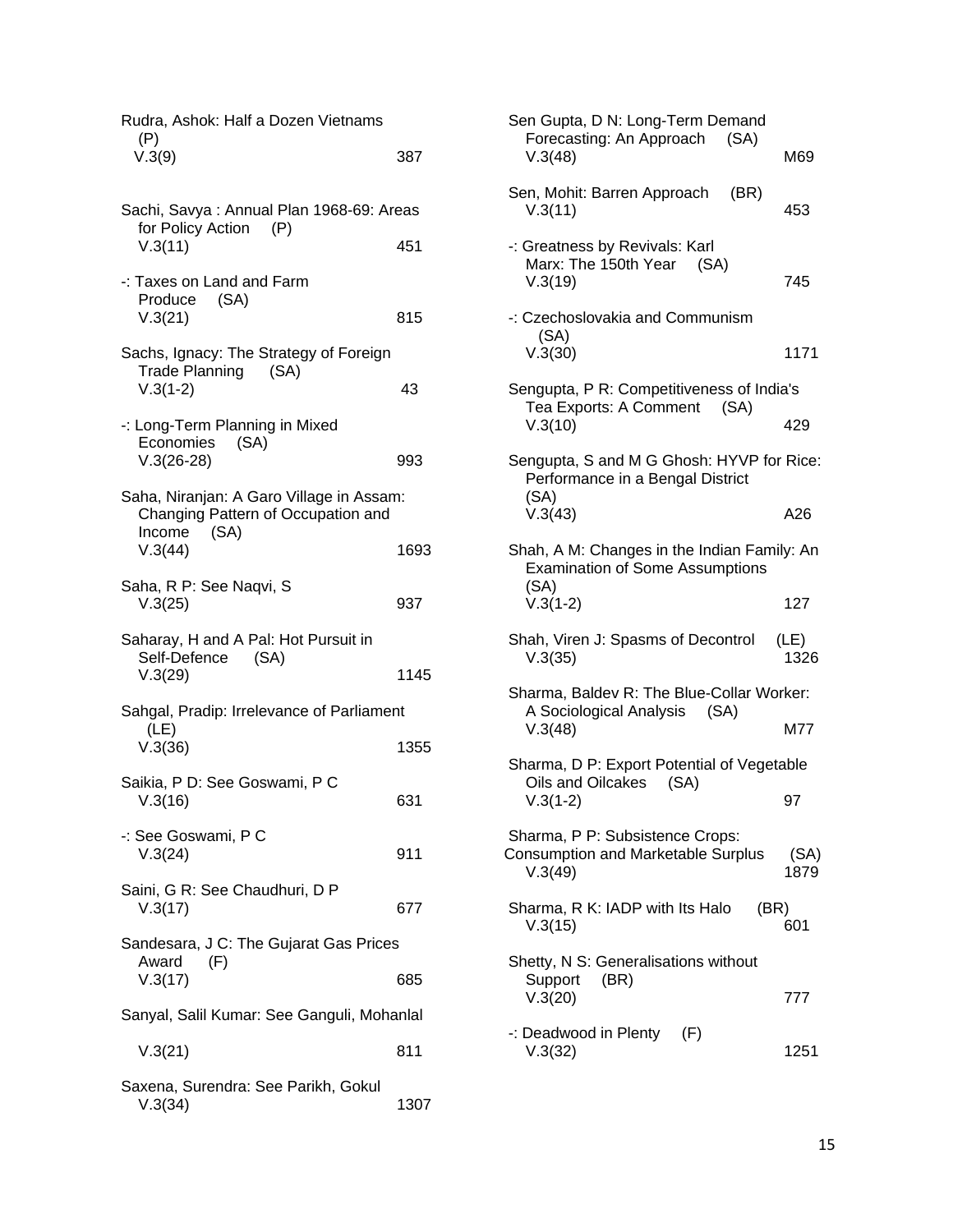| Shetty, N S -: Agricultural Innovations:<br>Leaders and Laggards (SA)<br>V.3(33)                                                               | 1273       |
|------------------------------------------------------------------------------------------------------------------------------------------------|------------|
| -: See Rao, V M<br>V.3(43)<br>Shivamaggi, H B: Trends in Purchase and<br>Sale of Farm Lands: Case for a Lower<br>(SA)<br>Ceiling<br>$V.3(1-2)$ | A39<br>69  |
| Shivamaggi, H B; N Rajagopalan and T R<br>Venkatachalam: Wages, Labour<br>Productivity and Costs of Production,<br>(SA)<br>1951-61<br>V.3(18)  | 710        |
| Shivamaggi, H B: Transferability Rights in<br>Land and Farm Finance<br>(SA)<br>$V.3(26-28)$                                                    | 1045       |
| -: Trade Goes with Finance<br>(BR)<br>V.3(32)                                                                                                  | 1239       |
| Shoge, Binod : Hindi Takes Its Toll<br>V.3(4)                                                                                                  | (C)<br>238 |
| Shreevastava, M P and K K Tandon: Economy<br>of Small Towns in Rajasthan<br>(SA)<br>V.3(37)                                                    | 1409       |
| Shukla, S: Economics of Technical Education<br>(LE)<br>V.3(47)                                                                                 | 1785       |
| -: Strategy for Social Change: A<br>Comment<br>(SA)<br>V.3(50)                                                                                 | 1918       |
| Shukla, Tara: Investment in Agriculture<br>(SA)<br>V.3(45)                                                                                     | 1729       |
| Singh, Hira and Rajvir Singh: Farmers'<br>Attitude toward Use of Credit<br>(F)<br>V.3(34)                                                      | 1318       |
| Singh, Jaspal: See Rajagopalan, C<br>V.3(14)                                                                                                   | 565        |
| Singh, Rajvir: See Jain, S C<br>V.3(42)                                                                                                        | 1627       |
| -: See Singh, Hira<br>V.3(34)                                                                                                                  | 1318       |

| Singh, V B: A Model for African<br>Development (BR)<br>V.3(44)                            | 1683         |
|-------------------------------------------------------------------------------------------|--------------|
|                                                                                           |              |
| Singh, Rajvir: See Jain, SC<br>V.3(38)                                                    | 1446         |
| Sokhey, S S: Centres of Excellence for<br><b>Training Scientists</b><br>(F)<br>V.3(18)    | 716          |
| -: Apologia for Jinnah $(LE)$<br>V.3(50)                                                  | 1896         |
| Srinivasan, R: Asian Janus<br>(BR)<br>V.3(4)                                              | 225          |
| Srinivasan, S: Right to Ignorance<br>(LE)<br>V.3(19)                                      | 739          |
| -: Middleman Is No Ogre                                                                   |              |
| (LE)<br>V.3(9)                                                                            | 382          |
| Srivastava, S C: Share Prices, Dividends                                                  |              |
| and Earnings<br>(SA)<br>V.3(48)                                                           | M89          |
| Srivastava, Suresh Chandra and Rishi Mani<br>Dubey: Dollar Devaluation Inevitable<br>(SA) |              |
| V.3(12)                                                                                   | 496          |
| Srivastava, Suresh Chandra: Wage Freeze Is<br>Not Appropriate<br>(F)                      |              |
| V.3(23)                                                                                   | 884          |
| Statistician, Counter: Why Not Discontinue                                                |              |
| the NSS Crop Survey?<br>(SA)<br>V.3(36)                                                   | 1369         |
| Subrahmanian, K K: Policy on Foreign<br>Collaboration: Need for Change<br>V.3(41)         | (SA)<br>1591 |
| Subrahmanyam, K V: Aluminium in the Red<br>V.3(10)                                        | 435          |
| -: More on PVC vs PILC<br>Cables<br>(SA)<br>V.3(17)                                       | 679          |
| Subrahmanyam, K V: PILC or PVC?<br>V.3(3)                                                 | 203          |
|                                                                                           |              |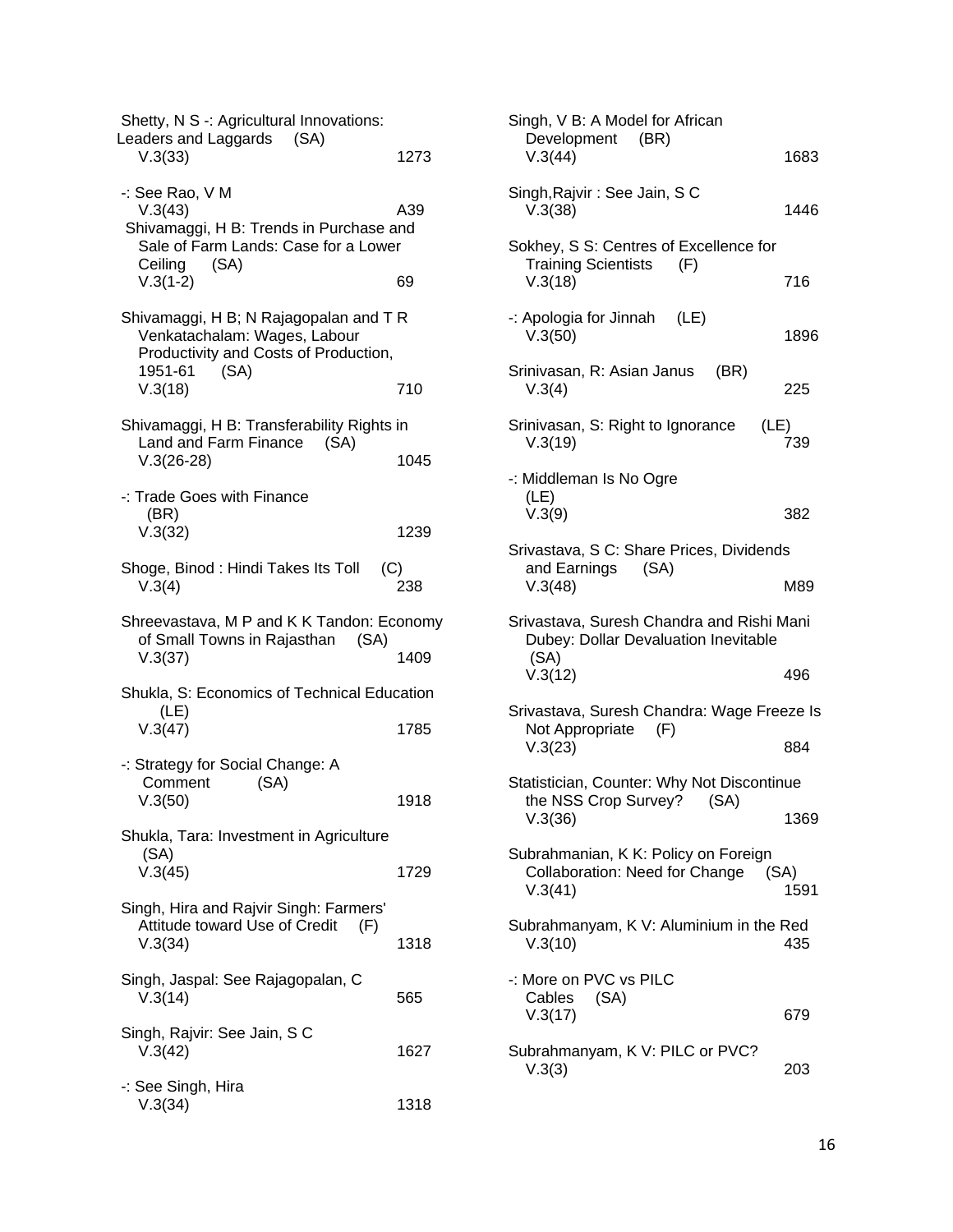| Subrahmanyam, K V: Shades of Darkness:<br>The Annals of the Coal Industry<br>(SA)    |              |  |
|--------------------------------------------------------------------------------------|--------------|--|
| V.3(40)                                                                              | 1515         |  |
| -: This Time Rakha (LE)<br>V.3(8)                                                    | 350          |  |
| Suri, K B: Towns: Size, Economic Structure<br>and Growth<br>(SA)                     |              |  |
| V.3(32)                                                                              | 1247         |  |
| Taimni, K K: Will Consumer Co-operatives                                             |              |  |
| Survive?<br>(F)<br>V.3(14)                                                           | 570          |  |
| -: Little Light on Co-operatives<br>(BR)                                             |              |  |
| V.3(21)                                                                              | 807          |  |
| Takulia, H S and Dev Dutt: SSP in Search of<br>Revivalists? (SA)                     |              |  |
| V.3(23)                                                                              | 877          |  |
| Talwar, T R: Input Structure of Investment                                           |              |  |
| (SA)<br>V.3(39)                                                                      | 1471         |  |
| Tandon, K K: See Shreevastava, M P<br>V.3(37)                                        | 1409         |  |
| Tarapore, S S: Transmission of Technology:<br>Its Relevance to Trade and Aid<br>(SA) |              |  |
| V.3(10)                                                                              | 421          |  |
| Tata, J R D: Spasms of Decontrol<br>V.3(38)                                          | (LE)<br>1427 |  |
| Telang, G M: From Stalemate to Cessation<br>(C)                                      |              |  |
| V.3(4)                                                                               | 219          |  |
| Thapar, Romesh: New Unity in New Diversity?<br>(F)                                   |              |  |
| $V.3(1-2)$                                                                           | 15           |  |
| -: Mid-Term Madness<br>(F)<br>V.3(13)                                                | 515          |  |
| -: Economics to the Fore                                                             |              |  |
| (F)<br>V.3(14)                                                                       | 555          |  |
| -: Challenge of a New                                                                |              |  |
| Situation<br>(F)<br>V.3(15)                                                          | 595          |  |

| -: Obsessed with Peripheralism<br>(F)                       |      |
|-------------------------------------------------------------|------|
| V.3(16)                                                     | 632  |
| -: Reshuffles and Repercussions<br>(F)<br>V.3(18)           | 697  |
| $-$ : Turn of the Tide? $(F)$<br>V.3(20)                    | 771  |
| -: The Backlash: Now and in<br>the Future<br>(F)<br>V.3(21) | 802  |
| -: On the Eve of the AICC<br>(F)<br>V.3(22)                 | 831  |
| -: Functioning Anarchy                                      |      |
| (F)<br>$V.3(26-28)$                                         | 965  |
| -: The Great Conspiracy<br>(F)<br>V.3(3)                    | 186  |
| -: Not Available for Kicking<br>around<br>(F)<br>V.3(31)    | 1199 |
| -: Make-Belief Movement<br>(F)<br>V.3(32)                   | 1232 |
| -: Question-Mark over Morarji                               |      |
| (F)<br>V.3(33)                                              | 1265 |
| -: Under-Cover Operation                                    |      |
| (F)<br>V.3(34)                                              | 1297 |
| -: Isolation of Super Powers                                |      |
| (F)<br>V.3(35)                                              | 1327 |
| -: Uncertain Mood<br>(F)<br>V.3(36)                         | 1355 |
| -: Issues to the Fore?                                      |      |
| (F)<br>V.3(37)                                              | 1395 |
| -: Worn-Out Music Box<br>(F)<br>V.3(38)                     | 1429 |
|                                                             |      |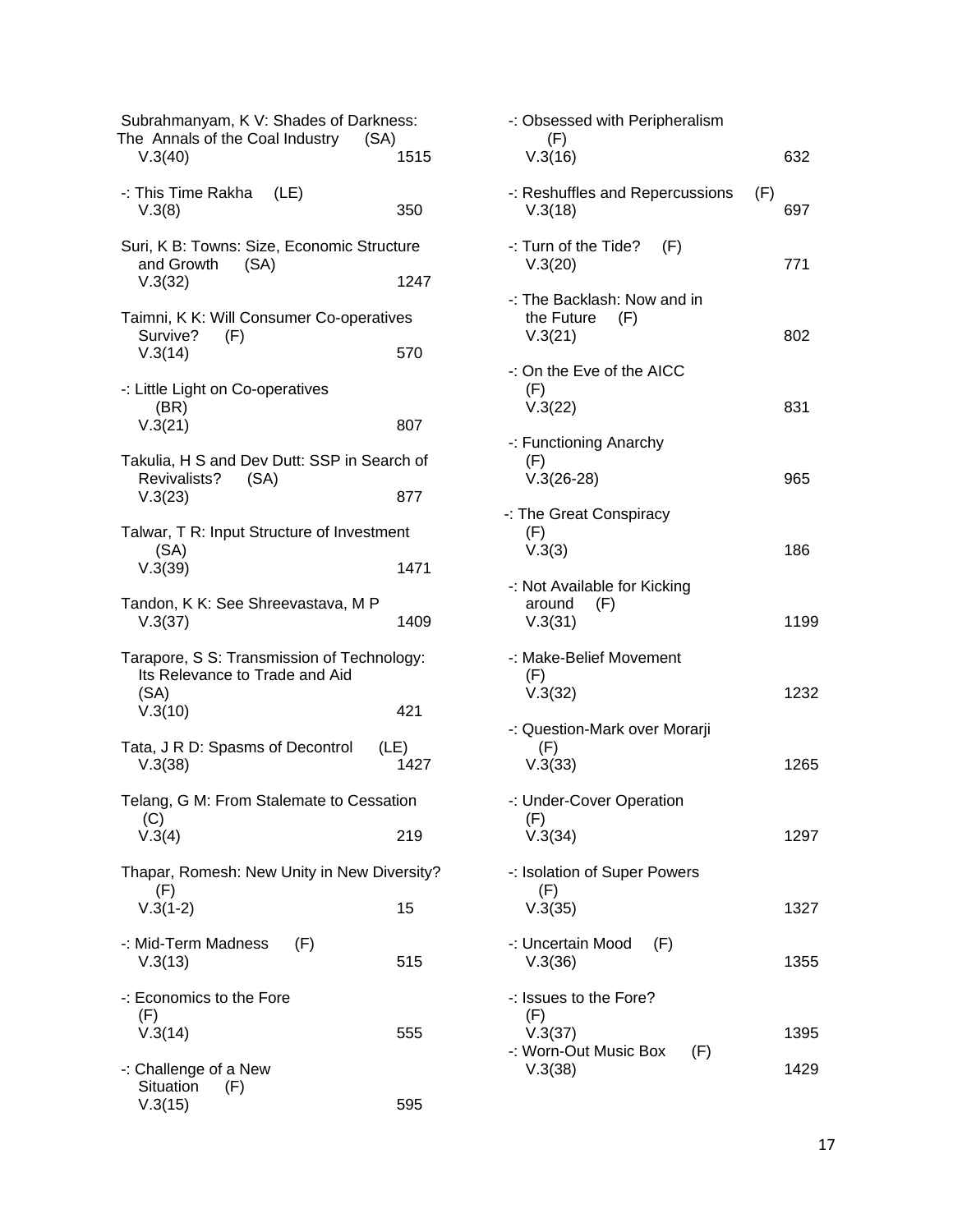| Thapar, Romesh: Non-Government<br>V.3(39)                | (F)<br>1463 | Thomas, Philip: Interest Rate Practices of<br><b>Commercial Banks: Case for Official</b><br>Regulation<br>(SA) |                |
|----------------------------------------------------------|-------------|----------------------------------------------------------------------------------------------------------------|----------------|
| -: Delhi's Major Obsession<br>(F)                        |             | V.3(20)                                                                                                        | 789            |
| V.3(4)                                                   | 218         | Thorner, Daniel: Predatory Capitalism in<br>Indian Agriculture<br>(SA)                                         |                |
| -: Mobilising against the Ugly<br>Twins?<br>(F)          |             | V.3(43)                                                                                                        | A <sub>3</sub> |
| V.3(40)                                                  | 1509        | Tikekar, S R: Copper in Search of Ashlands<br>(LE)                                                             |                |
| -: Myth of Self-Reliance<br>(F)                          |             | V.3(3)                                                                                                         | 185            |
| V.3(41)                                                  | 1567        | Timmarfddi, G P: The Governor and His<br><b>Ministers</b><br>(LE)                                              |                |
| -: Awaiting the PM<br>(F)<br>V.3(42)                     | 1608        | V.3(5)                                                                                                         | 250            |
| -: Standing at Ease<br>(F)                               |             | Tulpule, Bagaram: ILC Evades Main Issues<br>(F)                                                                |                |
| V.3(44)                                                  | 1676        | V.3(18)                                                                                                        | 717            |
| -: Guessing in Delhi<br>(F)<br>V.3(45)                   | 1711        | -: Missing Insight<br>(BR)<br>V.3(23)                                                                          | 869            |
| -: Bubbling and Squeaking<br>(F)                         |             | -: Wage Fixation by Wage<br><b>Boards</b><br>(SA)                                                              |                |
| V.3(46)                                                  | 1748        | V.3(35)                                                                                                        | M55            |
| -: More Titillations<br>(F)<br>V.3(47)                   | 1784        | -: The State of Industrial<br>Relations: Recommendations by the<br><b>National Commission's Study Groups</b>   |                |
| -: Under-Cover Decision-Making<br>(F)                    |             | (SA)<br>V.3(47)                                                                                                | 1795           |
| V.3(48)                                                  | 1828        | Vaidyanathan, K E: Metropolitan Growth in                                                                      |                |
| -: Emerging Trends<br>(F)<br>V.3(49)                     | 1864        | Maharashtra<br>(SA)<br>V.3(46)                                                                                 | 1757           |
| -: Political Management<br>(F)                           |             | Valunikar, T N: Social Consequences of<br><b>Rural Electrification</b><br>(SA)                                 |                |
| $V.3(51-52)$                                             | 1932        | V.3(10)                                                                                                        | 431            |
| -: Forecasts, Facts, Fancies<br>and Fables<br>(F)        |             | Vanjari, Shrikrishna: Feudal Land Tenure<br>System in Goa<br>(SA)                                              |                |
| V.3(6)                                                   | 286         | V.3(22)                                                                                                        | 843            |
| -: Is the Sickness Becoming<br>Chronic?<br>(F)<br>V.3(7) | 317         | Vardf, V S: See Dhekney, B R<br>V.3(14)                                                                        | 555            |
|                                                          |             | Varma, S N: How to Reduce Our Sulphur                                                                          |                |
| -: Forgetting the Political<br>Chatter<br>(F)<br>V.3(8)  | 352         | Requirements<br>V.3(13)                                                                                        | 535            |
|                                                          |             | Vasudevan, A: Arithmetic without Policies                                                                      |                |
| -: Kutch<br>(F)<br>V.3(9)                                | 382         | (BR)<br>V.3(7)                                                                                                 | 324            |